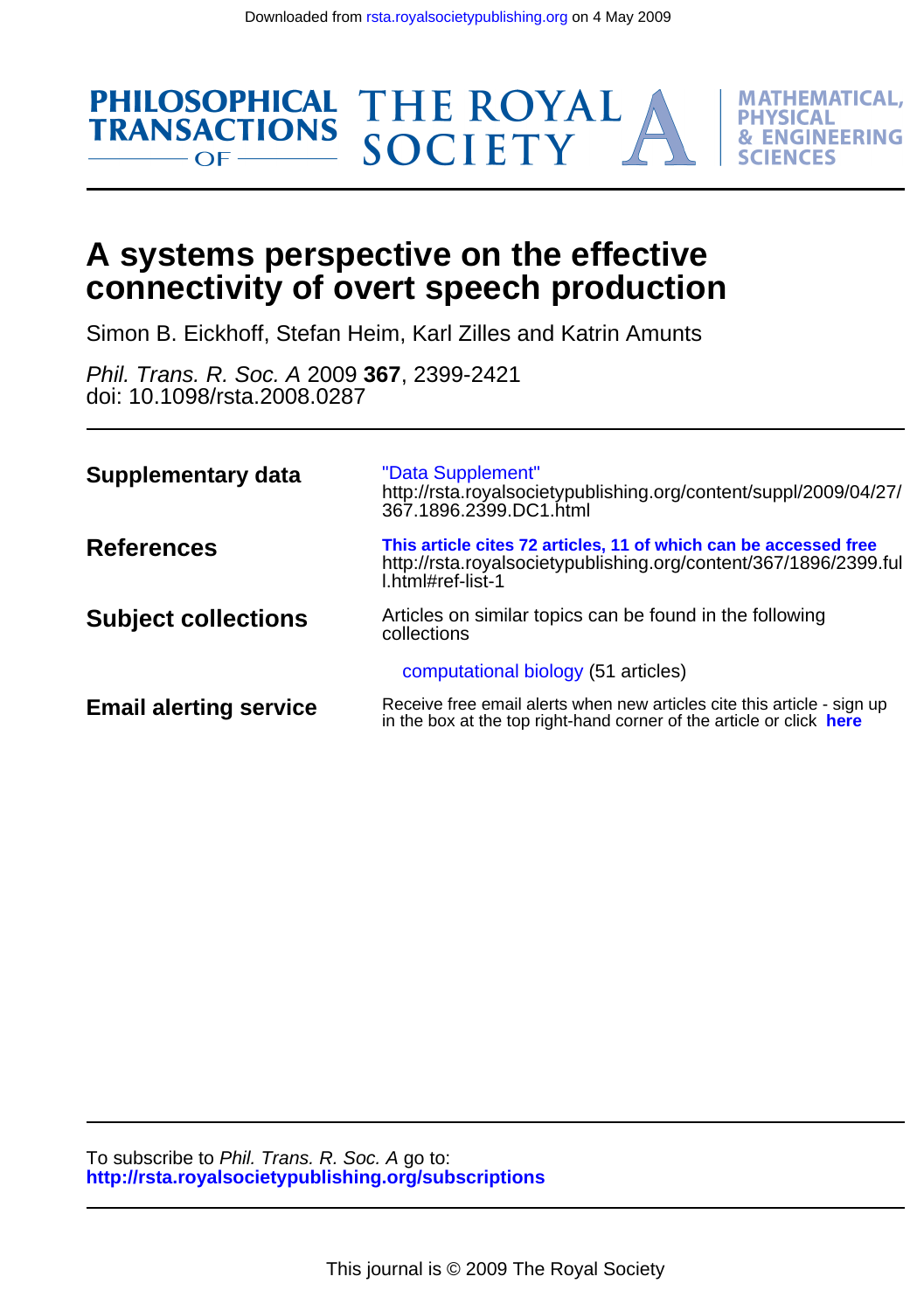

Phil. Trans. R. Soc. A (2009) 367, 2399–2421 doi:10.1098/rsta.2008.0287

## A systems perspective on the effective connectivity of overt speech production

BY SIMON B. EICKHOFF<sup>1,2,5,\*</sup>, STEFAN HEIM<sup>1</sup>, KARL ZILLES<sup>1,2,3,4</sup> AND KATRIN AMUNTS<sup>1,2,5</sup>

<sup>1</sup>Institute for Neuroscience and Biophysics-Medicine (INB  $3$ ), Research Centre Jülich GmbH, 52425 Jülich, Germany  $^{2}$ JARA-Translational Brain Medicine, 52425 Jülich, Germany  ${}^{3}$ Brain Imaging Centre West (BICW), 52425 Jülich, Germany  ${}^{4}C.$  & O. Vogt Institute for Brain Research, Heinrich-Heine-University, 40225 Du¨sseldorf, Germany <sup>5</sup>Department of Psychiatry and Psychotherapy, University Hospital Aachen, RWTH University, 52056 Aachen, Germany

The aim of this study was to provide a computational system model of effective connectivity in the human brain underlying overt speech production. Meta-analysis of neuroimaging studies and functional magnetic resonance imaging data acquired during a verbal fluency task revealed a core network consisting of Brodmann's area (BA) 44 in Broca's region, anterior insula, basal ganglia, cerebellum, premotor cortex (PMC, BA 6) and primary motor cortex (M1, areas 4a/4p). Dynamic causal modelling (DCM) indicated the highest evidence for a system architecture featuring the insula in a serial position between BA 44 and two parallel nodes (cerebellum/basal ganglia), from which information converges onto the PMC and finally M1. Parameter inference revealed that effective connectivity from the insular relay into the cerebellum/basal ganglia is primarily task driven (preparation) while the output into the cortical motor system strongly depends on the actual word production rate (execution). DCM hence allowed not only a quantitative characterization of the human speech production network, but also the distinction of a preparatory and an executive subsystem within it. The proposed model of physiological integration during speech production may now serve as a reference for investigations into the neurobiology of pathological states such as dysarthria and apraxia of speech.

> Keywords: speech; dynamic causal modelling; meta-analysis; functional magnetic resonance [imaging; connectivity; motor](http://dx.doi.org/10.1098/rsta.2008.0287)

One contribution of 15 to a Theme Issue 'The virtual physiological human: tools and applications II'.

<sup>\*</sup> Author and address for correspondence: Institute for Neuroscience and Biophysics-Medicine (INB 3), Research Centre Jülich GmbH, 52425 Jülich, Germany (s.eickhoff@fz-juelich.de).

Electronic supplementary material is available at http://dx.doi.org/10.1098/rsta.2008.0287 or via http://rsta.royalsocietypublishing.org.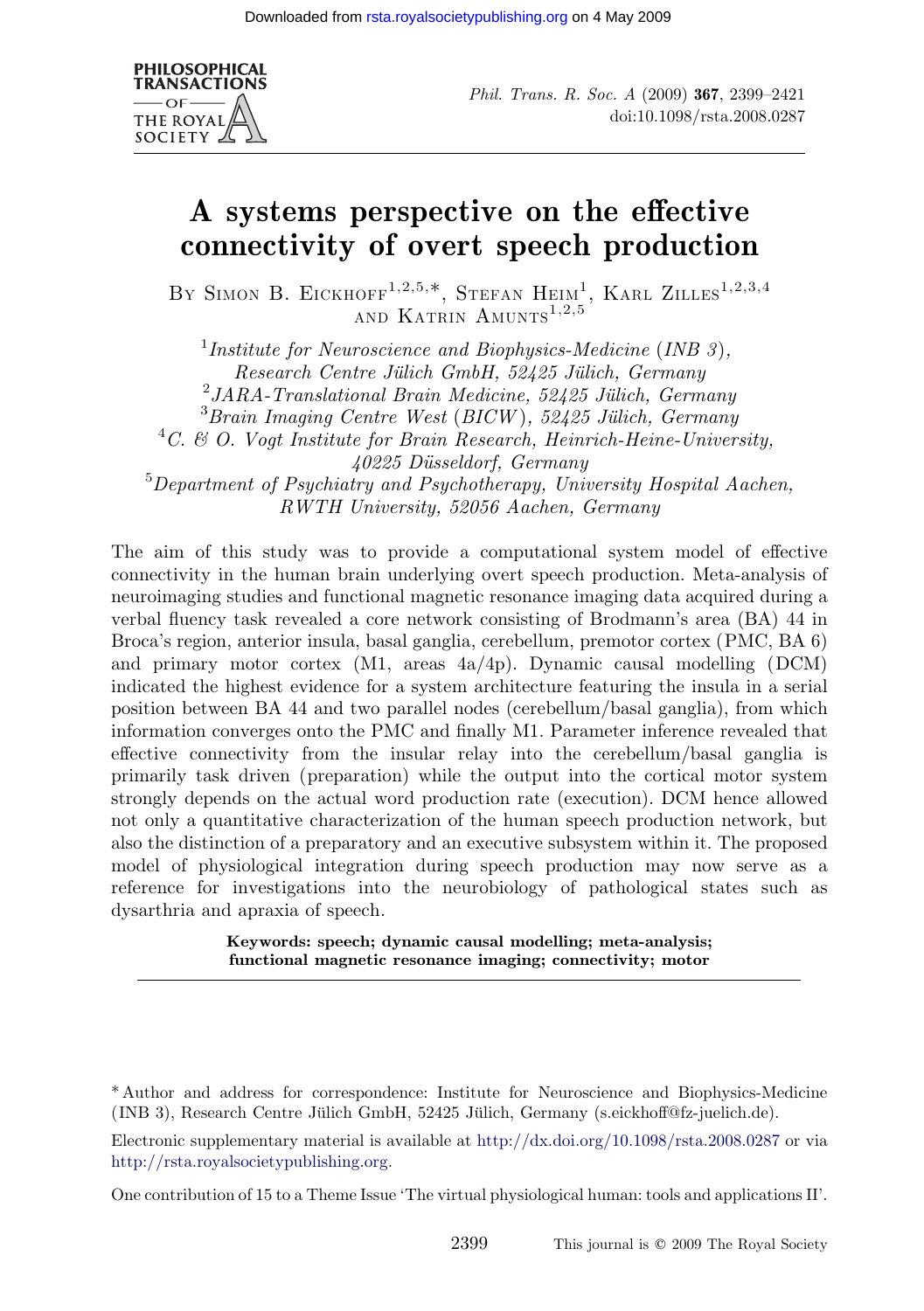## $2400$  S. B. Eickhoff et al.

#### 1. Introduction

Communication by means of verbal expressions, i.e. the reception and production of overt speech, is a fundamental constituent of human behaviour. The i[ntegrity](#page-21-0) [of sp](#page-21-0)eech and language functions is hence among the most important determinants for the quality of life in neurological patients (Jordan & Hillis 2006). From a theoretical point of view, an essential question about the organization of the cortical networks sustaining language (defined as the cognitive [aspects of](#page-20-0) verbal com[munication\) and speech](#page-23-0) (the motor act of vocalizing language) pertains to the contribution of functional segregation and integration towards these functions. Functional segregation refers to the distinct localization of different functions in separate cortical areas or modules (Friston  $2002a$ . It is hereby assumed that a particular process, e.g. accessing the mental l[exicon or prod](#page-21-0)[ucing the spee](#page-23-0)[ch sound of a partic](#page-20-0)ular word, can be specifically attributed to a particular location (area) in the cortex. Damage to this area would result in a deficient process. This concept is the theoretical basis for classical (Broca 1861) and modern (Rorden & Karnath 2004) approaches to map human brain functions based on the correlation between the location of a lesion and the resulting symptoms. A radical interpretation of this idea would moreover postulate that not only is a particular function supported by a specific cortical site but that the respective region is also selective for the particular process (Friston 2002a; Stephan 2004; Eickhoff et al. 2005). In other words, this co[ncept,](#page-23-0) [which has](#page-23-0) [long been fundamental to functional ne](#page-20-0)uroimaging, emphasizes a oneto-one mapping between (functional) brain processes and cortical areas, which leads to an ever-refined subd[ivision of the corte](#page-22-0)[x, using increasing](#page-21-0)l[y subtle](#page-20-0) [variations](#page-20-0) o[f an experimental](#page-22-0) paradigm.

Over the last decade, this approach has led to an enormous amount of knowledge about the localization of individual cognitive, sensory and motor functions. In addition, the combination of functional localization experiments with probabilistic cytoarchitectonic maps of the human cerebral cortex (Zilles et al. 2002; Amunts et al. 2007; Eickhoff et al. 2007) has provided a[n ever-growing](#page-23-0) [insigh](#page-23-0)[t into the correspond](#page-21-0)[ence between the his](#page-22-0)t[ological organization](#page-20-0) [of the brain](#page-22-0) [and i](#page-22-0)t[s functional segregati](#page-22-0)o[n \(Indefrey](#page-23-0) et al. 2001; Horwitz et al. 2003; Amunts et al. 2004; Kleber et al. 2007). However, these studies also posed the question whether the organization of the human brain may be sufficiently explained by functional segregation [alone. In part](#page-21-0)ic[ular, it could be de](#page-21-0)[monstrated tha](#page-23-0)t the same cortical area (Brodmann's area (BA) 44) may be activated not only by expressive speech and lexical, phonological or semantic judgements, but also during somatosensory and motor tasks or during visual search (Zatorre et al. 1996; Horwitz et al. 2003; Manjaly et al. 2003; Amunts et al. 2004; Naito et al. 2005; Kleber et al. 2007; Vogt et al. 2007). Such observations obviously contradict a simple one-to-one mapping. They may, however, be well explained by the concept of functional integration, which emphasizes the role of interregional interactions (Friston 2002b; Friston *et al.* 2003; Stephan 2004). By taking a more systemic approach, this point of view attributes functional processes, such as understanding language or performing motor acts, to the interactions between several areas forming an interconnected network. It has to be stressed, though, that functional segregation and integration supplement rather than contradict each other. While concepts of functional integration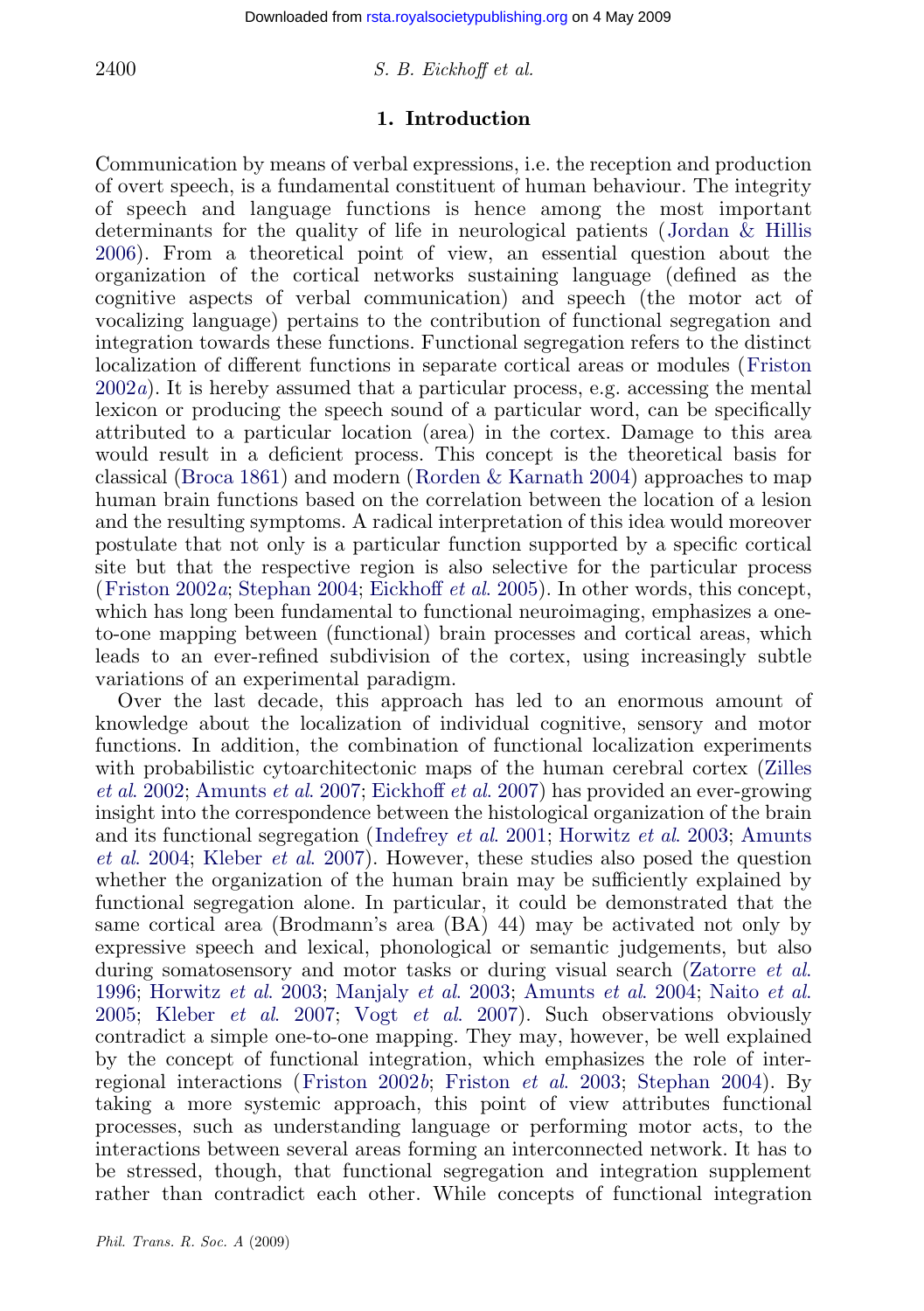#### Effective connectivity of overt speech 2401

regard the brain as a dynamical system from which functional properties emerge, they also acknowledge that individual elements within this system are not equivalent but sustain distinct roles in information processing (for a more detailed discussio[n on this topic a](#page-22-0)nd the ensuing network properties, see Sporns et al. 2004; Bassett & Bullmore 2006).

Historically, both concepts also had a considerable impact on neurobiological theories of language and speech. Based on brain lesions resulting in non-fluent and fluent aphasia, Paul Broca and Carl Wernicke hypothesized that language is supported by specialized, functionally segregated areas. By contrast, Wernicke and Lichtheim later proposed a connectionist model of language fun[ctions that is](#page-21-0) based on the interaction between an 'auditory centre', a 'motor centre' and a ['concept](#page-21-0) [centre'](#page-21-0) [\(Lichthe](#page-21-0)[im](#page-23-0) [1885\).](#page-23-0) [More](#page-23-0) [rec](#page-23-0)e[ntly,](#page-21-0) [the](#page-21-0) [development](#page-21-0) of functional neuroimaging brought forward a hitherto unprecedented precision in localizing differences in neuronal activation between experimental conditions. The ensuing possibility to probe for brain regions responding to particular stimuli, tasks or contexts then led to a detailed and ever-increasing knowledge about the functional neuroanatomy un[derlying](#page-20-0) [cognitive](#page-20-0) [a](#page-20-0)spects of language such as reading, picture naming or performing lexical, affective and phonological judgements (Friederici & Alter 2004; Hagoort 2005; Vigneau et al. 2006; [Hickok & Poepp](#page-21-0)el 2007).

Investigating the functional integration of language areas requires the analysis of effective connectivity (defined as the influence that one brain region exerts over another). These kinds of studies showed, for example, that the cerebellum may be involved in refinement of cortical r[epresentations](#page-22-0) [durin](#page-22-0)g a rhyming judgement task (Booth et al. 2007). Other investigations into the effective connectivity of language functions demonstrated that the differential activation of BA 45 in lexical and phonological tasks can be attributed to modulations of input from the inferior temporal gyrus (Heim et al. 2007) or that premotor activation for pseudowords was ass[ociated](#page-21-0) [with](#page-21-0) [connectivit](#page-21-0)y from the posterior fusiform gyrus while activation in Broca's region for words was caused by interactions with the anterior fusiform gyrus (Mechelli *et al.* 2005).

In contrast to the frequently studied and already well-described cognitive components of l[anguage,](#page-22-0) [the](#page-22-0) [moto](#page-22-0)r [act](#page-22-0) [of](#page-22-0) [overt](#page-22-0) [speech](#page-22-0) [h](#page-22-0)as received yet considerably less attention. In particular, the final step in most models of speech production is a pure propagation of word form information from Broca's area to the motor system for articulation (Indefrey & Levelt 2004). That is, the motor aspect of vocalization has frequently been conceptualized as a simple output route. Clinical observations, however, have motivated the distinction between at least two divergent types of speech production impairment, apraxia of speech and dysarthria (Ogar et al. 2005; Jordan & Hillis 2006). Both can be distinguished from aphasia by featuring preserved language cognition (such as reading, understanding, word retrieval and grammar). However, whereas apraxia of speech is characterized by difficulties in putting together sounds and syllables in the correct order during the planning of articulation, dysarthria refers to an impaired execution of articulatory programmes, resulting in an inadequate pronunciation with slow, imprecise or uncoordinated speech. The presence of at least two distinct clinical symptoms suggests a more complex organization of the speech production network in the human brain, possibly involving distinguishable subsystems.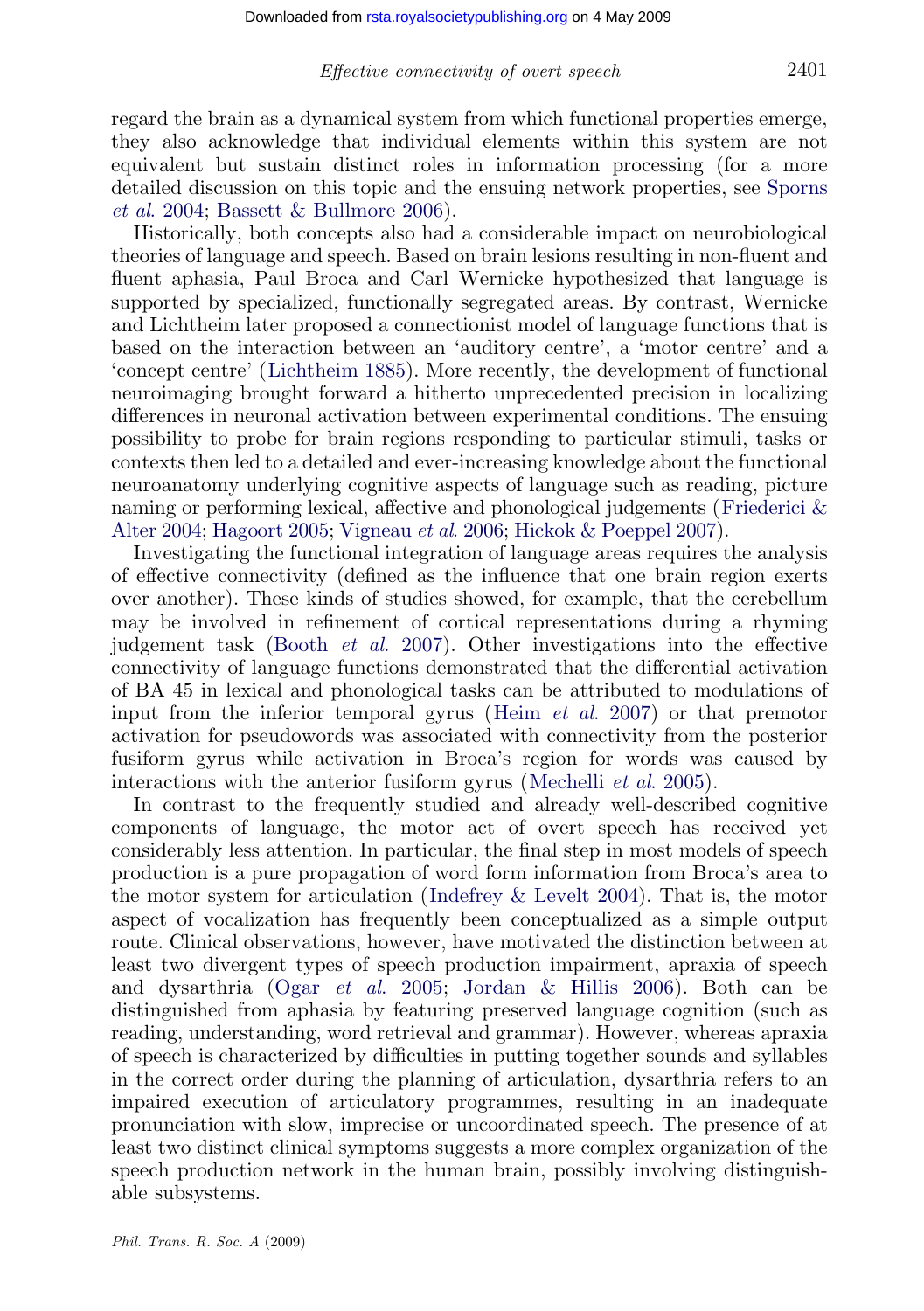<span id="page-4-0"></span>

[Figure](#page-20-0) [1.](#page-20-0) [Overview](#page-20-0) [of](#page-20-0) [the](#page-20-0) [four](#page-20-0) [h](#page-20-0)y[p](#page-23-0)[othesized network](#page-20-0) [arch](#page-23-0)itectures underlying overt speech production  $(a)$  model 1,  $(b)$  model 2,  $(c)$  model 3 and  $(d)$  model 4). In all models, each of the defined connections between was allowed to be modulated by any of these conditions. In order to identify the most likely structure of the system given the measured functional magnetic resonance imaging data, a Bayesian model selection procedure based on comparison of the posterior model evidence was employed (cf. table 2).

Neuroimaging studies of overt speech production (Wildgruber et al. 2001; Ackermann & Riecker 2004; Riecker et al. 2005) as well as observations in patients with brain lesions (Dronkers 1996) have identified a number of regions that seem to contribute to speech motor output (e.g. the Broca region, the cerebellum and the [motor cortex\). The o](#page-21-0)rganization of this system and the effective connectivity within it, however, are yet largely unknown. Therefore, the aim of the present study was to provide a computational model describing the vocalization network from a systemic perspective. A meta-analysis of 19 published neuroimaging studies reporting activation during various overt speech production tasks was used to confirm that the activations of the present study do indeed reflect the core network for speech production. The effective connectivity between the identified regions was then assessed using dynamic causal modelling (DCM; Friston et al. 2003). The architecture of the network was identified using Bayesian model comparison across alternative models reflecting competing hypotheses on serial and/or parallel processing. Models (figure 1) were estimated based on functional magnetic resonance imaging (fMRI) data on 20 subjects performing an overt verbal fluency task. Subsequently, inference was sought on the coupling parameters of that model which received the highest evidence based on our data, in order to compare the coupling strengths of the inter-areal connections and their modulation by the commencement of the task per se as well as by the actual word production rate.

## 2. Material and methods

## (a ) Meta-analysis of speech motor areas

In order to identify those areas that are consistently implicated in speech production, we performed a meta-analysis of 19 functional imaging studies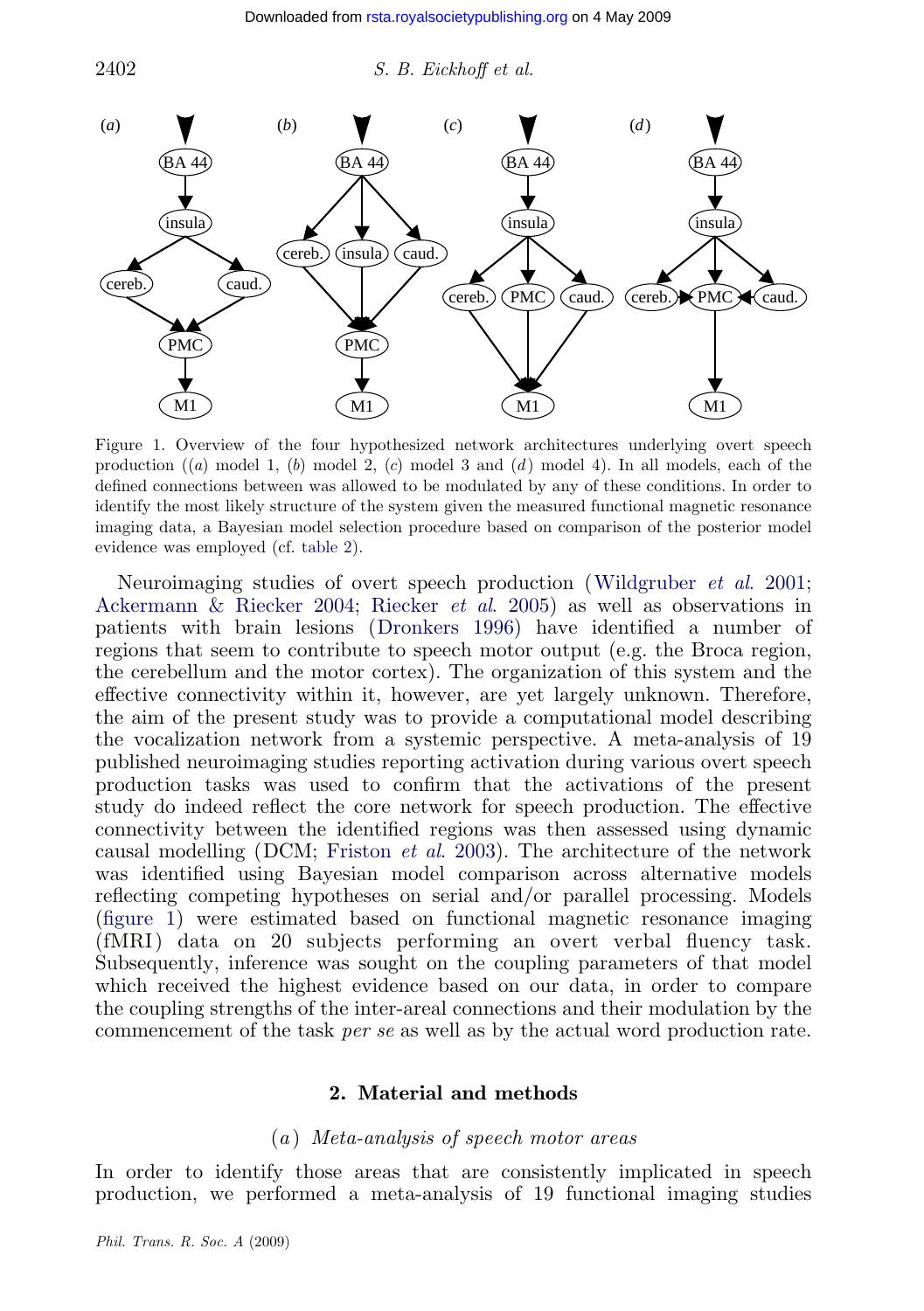Table 1. Studies included in the coordinate-based meta-analysis of previous functional imaging results. (For each study, all foci reported for categorical comparisons of the speech conditions against resting baseline or audiovisual control tasks were incorporated into the ALE analysis.)

| study                   | reference                                                   | modality              | subjects       | task                                               |
|-------------------------|-------------------------------------------------------------|-----------------------|----------------|----------------------------------------------------|
| Basho et al.            | $Neuropsychologia$ 45, 1697-1706<br>(2007)                  | fMRI                  | 12             | category-based<br>fluency                          |
| Bohland et al.          | NeuroImage 32, 821-841 (2006)                               | fMRI                  | 13             | paced syllable<br>production                       |
| Booth et al.            | Hum. Brain Mapp. $16, 251-261$ (2002)                       | fMRI                  | 13             | rhyming                                            |
| Brown et al.            | Cogn. Brain Res. 20, 363-375 (2004)                         | <b>PET</b>            | 10             | singing back piano<br>tones                        |
| Callan <i>et al.</i>    | NeuroImage 31, 1327-1342 (2006)                             | fMRI                  | 16             | singing and speak-<br>ing lyrics of<br>known songs |
| Carreiras <i>et al.</i> | J. Cogn. Neurosci. 19, 433-444 (2007)                       | fMRI                  | 36             | reading words                                      |
|                         | Carreiras et al. J. Cogn. Neurosci. 19, 433-444 (2007)      | fMRI                  | 36             | reading pro-<br>nounceable<br>pseudowords          |
|                         | Carreiras et al. J. Cogn. Neurosci. 19, 433-444 (2007) fMRI |                       | 36             | reading un-<br>pronounceable<br>letter sequences   |
| De Nil et al.           | J. Fluency Disord. 28, 357-380 (2003)                       | PET                   | 10             | reading individual<br>words                        |
| Fiez et al.             | <i>Neuron</i> 24, 205-218 (1999)                            | PET                   | 11             | reading standard<br>and inconsistent<br>words      |
| Fu et al.               | Am. J. Psychiatry 162, 485-494 (2005)                       | fMRI                  | 11             | letter fluency                                     |
| Ingham et al.           | Brain Lang. 75, 163-194 (2000)                              | <b>PET</b>            | $\overline{4}$ | reading paragraphs                                 |
| Murtha et al.           | J. Cogn. Neurosci. 11, 399-423 (1999)                       | PET                   | 10             | picture naming                                     |
| Paulesu et al.          | Nat. Neurosci. 3, 91-96 (2000)                              | PET                   | 12             | reading English or<br>Italian nouns                |
| Perani et al.           | Hum. Brain Mapp. 19, 170-182 (2003)                         | $\operatorname{fMRI}$ | 11             | letter fluency                                     |
| Tan et al.              | Neuroreport 12, 83-88 (2001)                                | fMRI                  | 10             | reading Chinese<br>characters                      |
| Vitali et al.           | <i>Brain Lang.</i> <b>93</b> , 32-45 $(2005)$               | fMRI                  | 10             | category-based<br>fluency                          |
| Warburton<br>et al.     | Brain 119, 159-179 (1996)                                   | PET                   | 28             | noun and verb<br>generation                        |
| Wartenburger<br>et al.  | <i>Neuron</i> 37, 159–170 $(2003)$                          | fMRI                  | 34             | short sentence<br>reading                          |
| van Turennout<br>et al. | Cereb. Cortex 13, 381-391 (2003)                            | fMRI                  | 10             | picture naming                                     |

published between 1996 and 2007 (table 1) using activation likelihood estimation (ALE; Turkeltaub et al. 2002; Laird et al. 2005; Eickhoff et al. in press). ALE is a method for coordinate-based meta-analysis aimed at revealing a convergence between foci of activation reported in different studies. The algorithm is based on the idea of treating those foci not as individual points but rather as probability density functions centred on the reported coordinates. By calculating the union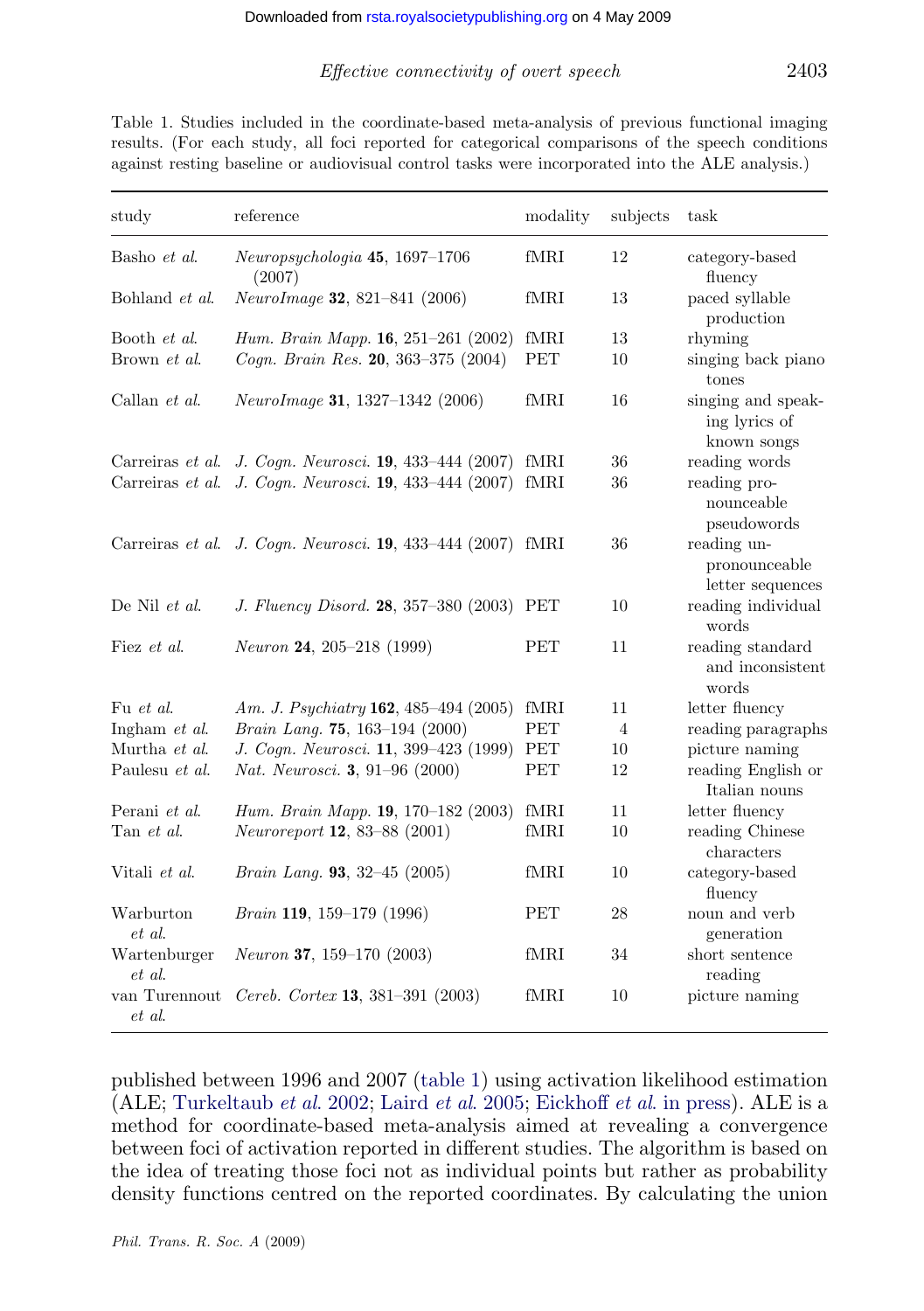#### $2404$  S. B. Eickhoff et al.

of activation probabilities (represented by the modelled Gaussian distri[butions\)](#page-20-0) [across experime](#page-20-0)nts, an 'activation likelihood score' can be computed for each voxel. However, given sufficient data, virtually every voxel in the brain will have non-zero activation likelihood. ALE values representing non-random clustering of foci (i.e[. a true converg](#page-22-0)ence of reported coordinates) hence have to be differentiated from those representing random clustering (i.e. noise). In order to statistically delineate those regions that were consistently activated, the obtained ALE values are therefore compared with an empirical null-distribution reflecting a random spatial association across the included experiments (Eickhoff et al. in press). Inference is then performed based on the derived nonparametrical  $p$ -values. In the present analysis, the level of si[gnificance wa](#page-22-0)s  $p<0.01$  corrected for multiple comparisons using the false discovery rate (FDR) procedure (Laird et al. 2005).

## $(b)$  fMRI set-up, data acquisition and analysis

We examined 20 volunteers (mean age 28.3 years; 14 women), all of whom were native German speakers with normal or corrected-to-normal vision and right-handed preference as assessed by the Edinburgh inventory (Oldfield 1971). Participants had no history of neurological or psychiatric disorders and gave informed consent. The study was approved by the ethics committee of the University of Aachen. The experimental paradigm is described in detail in Heim et al. (2008) as well as in the electronic supplementary material, which also provides a more extensive summary of the experimen[tal findings not directly](#page-20-0) [related to the cu](#page-21-0)rrent analysis. The performed experiment employed a block design, whereby each activation block lasted 20 s. Each block was preceded for 6 s by a written instruction and followed by 20 s of rest before the next instruction was displayed. In total, there were 24 activation blocks corresponding to four conditions repeated six times. The conditions differed from each other by the criterion for word generation ('semantic', 'syntactic', 'phonological', 'free'). Each block consisted of 10 trials lasting for 2 s. fMRI data were acquired in the first 1.04 s of each trial using a bunched-early sequence (de Zubicaray *et al.* 2001; Heim et al. 2006). Acquisition was followed b[y 0.96 s of silenc](#page-21-0)e, indicating the subject to utter the next word. This approach reduced motion-induced artefacts, since subjects only spoke (i.e. moved) when no fMRI data was recorded.

The participants' speech production was recorded using the microphone of the goggle system employed for visual presentation of the instructions, which was connected to the line-in port of a notebook positioned outside the scanner. These recordings were used for qualitative and quantitative analyses of the participants' overt responses in each condition, yielding information about what they said and how many items were generated (Heim  $et al. 2008$ ). For the present analysis, we used a one-factorial repeated-measure ANOVA on the number of generated words in order to test for differences in the amount of overt speech production between conditions.

Three-dimensional images were acquired on a 3T Siemens Trio scanner with a standard birdcage head coil from 17 sagittal slices in the left hemisphere (gradientecho echo-planar imaging, TE=30 ms,  $3.1 \times 3.1 \times 4$  mm resolution). The sagittal slice orientation was chosen for alignment with the predominant plane of head motion, minimizing between-plane motion. Foam paddings were used to further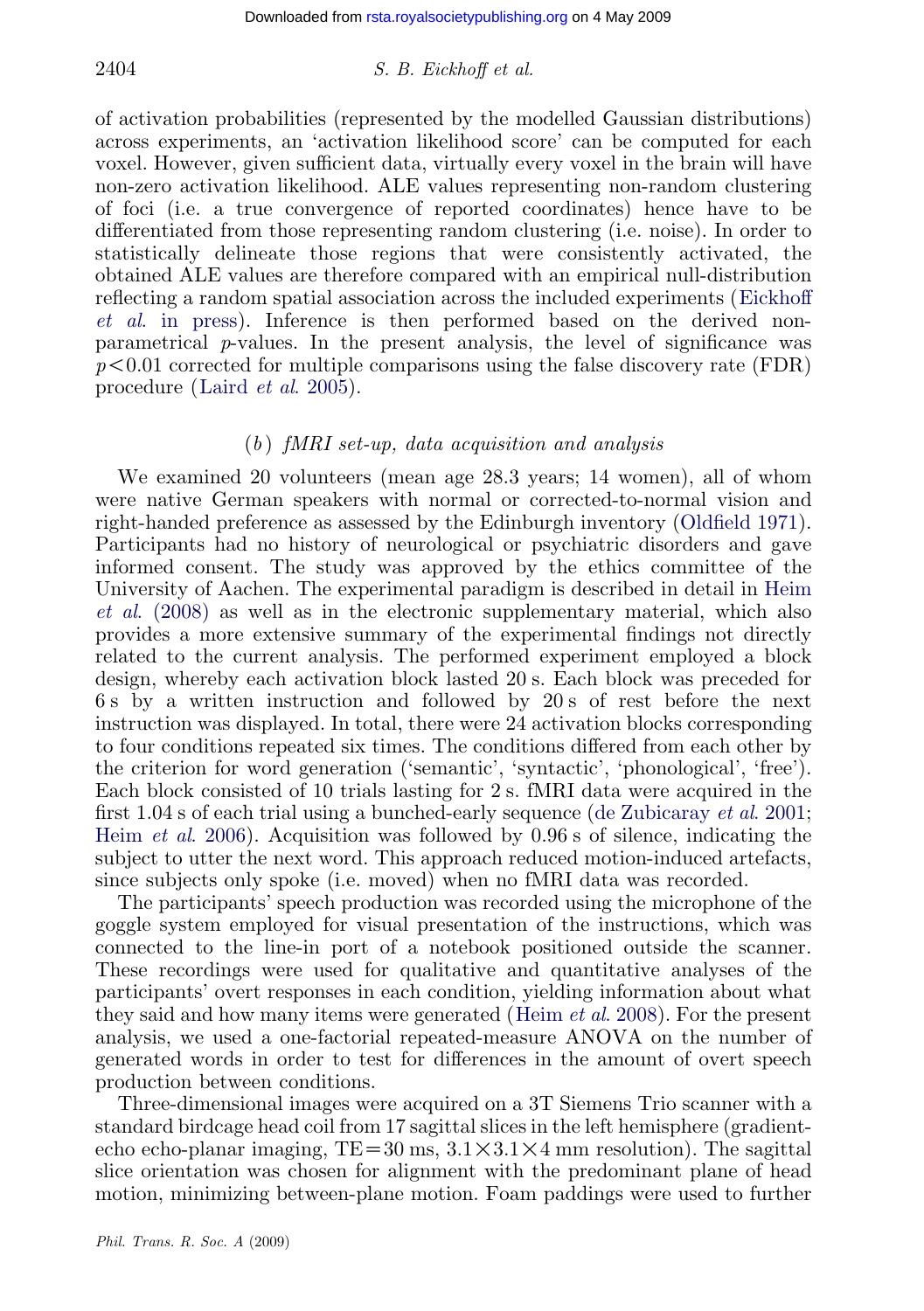## Effective connectivity of overt speech 2405

reduce head motion. Data analysis was performed using SPM5 (www.fil.ion.ucl.ac. uk/spm). It included standard procedures of realignment, normalization to the Montreal Neurological Institute (MNI) single-subject template and spatial smoothing (full width at half maximum $=8$  mm). For single-subject analysis, the input [functions](http://www.fz-juelich.de/ime/spm_anatomy_toolbox) [reflecting](http://www.fz-juelich.de/ime/spm_anatomy_toolbox) [the](http://www.fz-juelich.de/ime/spm_anatomy_toolbox) [experimental](http://www.fz-juelich.de/ime/spm_anatomy_toolbox) [timing](http://www.fz-juelich.de/ime/spm_anatomy_toolbox) [were](http://www.fz-juelich.de/ime/spm_anatomy_toolbox) [co](http://www.fz-juelich.de/ime/spm_anatomy_toolbox)nvolved with a canonical haemodynamic response functi[on](#page-20-0) [and](#page-20-0) [used](#page-20-0) [as](#page-20-0) [reg](#page-20-0)ressors in a general linear model. For the group analysis, the individual baseline contrasts were entered into a repeated-measures ANOVA (including non-sphericity correction) as a second-level random effects ana[lysis](#page-23-0) [to](#page-23-0) [identify](#page-23-0) [a](#page-23-0)[reas](#page-20-0) [significantly](#page-20-0) [ac](#page-20-0)tivated by overt speech (conjunction analysis,  $p < 0.05$ , family-wise error (FWE) corrected). Activations were anatomically localized by using the SPM anatomy toolbox (http://www.fz-juelich.de/ime/spm\_anatomy\_toolbox) and a histological maximum probability map (MPM; Eickhoff *et al.* 2005). This map denotes the most lik[ely cytoa](#page-8-0)rchitectonic area at each voxel in MNI space based on probabilistic cytoarchitectonic maps derived from the microstructural analysis in a sample of 10 post-mortem brains (Zilles et al. 2002; Amunts et al. 2007).

## $(c)$  Dynamic causal modelling set-up

Based on the meta-analysis of previous studies, the results of the fMRI random-effects inference and the location of the reliably detected single-subject maxima (cf. figure 2), the following left hemispheric regions were entered as nodes in the effective connectivity models:

- $-BA$  44 of Broca's area (MNI coordinates:  $-50/10/5$ ; this location was assigned to cytoarchitectonically d[efined](#page-23-0) [BA](#page-23-0) [44](#page-23-0) [in](#page-23-0) [the](#page-23-0) [MPM](#page-23-0) [ba](#page-23-0)sed on a probability of 40%, which was the high[est of any area observed at th](#page-23-0)at position);
- the anterior insula (MNI coordinates:  $-32/16/2$ ; the location of this node is rostral to the central sulcus of the insula, which forms the macroanatomic border of the anterior insula);
- the cerebellum (MNI coordinates:  $-40/-60/-18$ , assigned to lobe VI according to macroanatomical parcellation provided by the automated anatomical labeling atlas; Tzourio-Mazoyer et al. 2002);
- the basal ganglia (MNI coordinates:  $-14/-1/17$ , corresponding to the head of the caudate nucleus in Tzourio-Mazoyer et al. 2002);
- the ventral pr[emotor cortex \(PMC](#page-22-0)[; MNI coordinates:](#page-20-0)  $-58/1/23$ ; in the MPM this location was assigned to cytoarchitectonically defined BA 6 based on a probability of 50%); and
- the primary motor cortex (M1; MNI coordinates:  $-45/-11/39$ ; this location corresponded to the border between cytoarchitectonic areas 4a and 4p, showing probabilities of 50 and 40%).

For each subject and area, the individual local maximum ( $p < 0.05$ ) uncorrected; cf. Mechelli et al. 2005; Eickhoff et al. 2008; Grefkes et al. 2008a) in the contrast 'overt speech versus resting baseline' was identified that was closest to the group maximum. Time series for these regions was extracted as the first principal component of all voxel time series within a spherical (radius 4 mm) volume of interest centred on the individual peak coordinates for each maximum.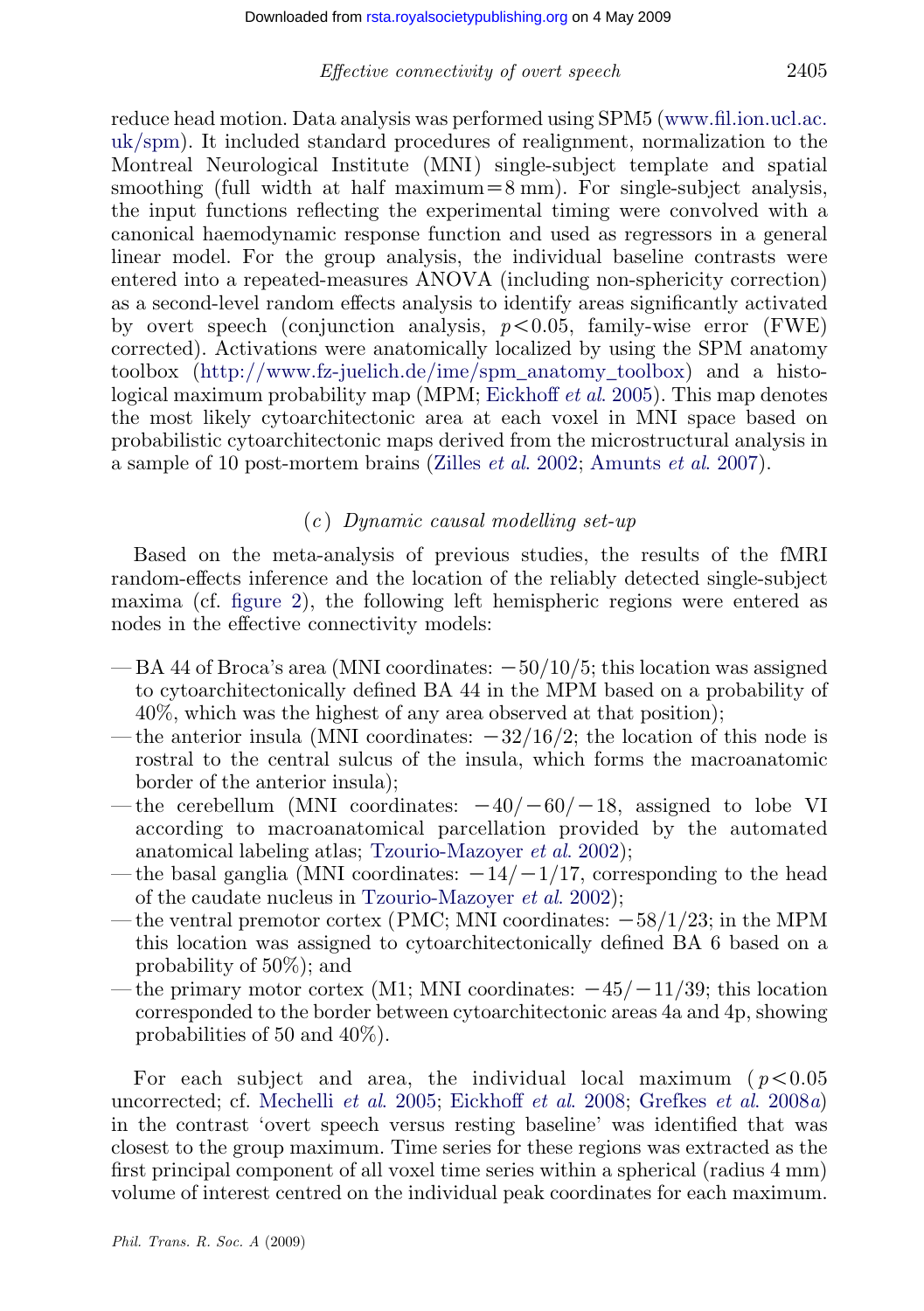<span id="page-8-0"></span>2406 S. B. Eickhoff et al.



Figure 2. Localization of the core areas of the cortico-subcortical network overt speech production network as defined by (a) the meta-analysis of previous neuroimaging studies (19 published studies, ALE modelling,  $p < 0.01$ , FDR; cf. table 1), (b) the fMRI random-effects group analysis (20 subjects, RDFX analysis,  $p < 0.05$ , FWE) and (c) the location of the activation maxima for the individual subjects (ellipsoids summarize individual maxima: centre, mean location; width, standard deviation) ((i) insula, (ii) BA 44, (iii) PMC/caudate, (iv) M1 and (v) cerebellum).

Phil. Trans. R. Soc. A (2009)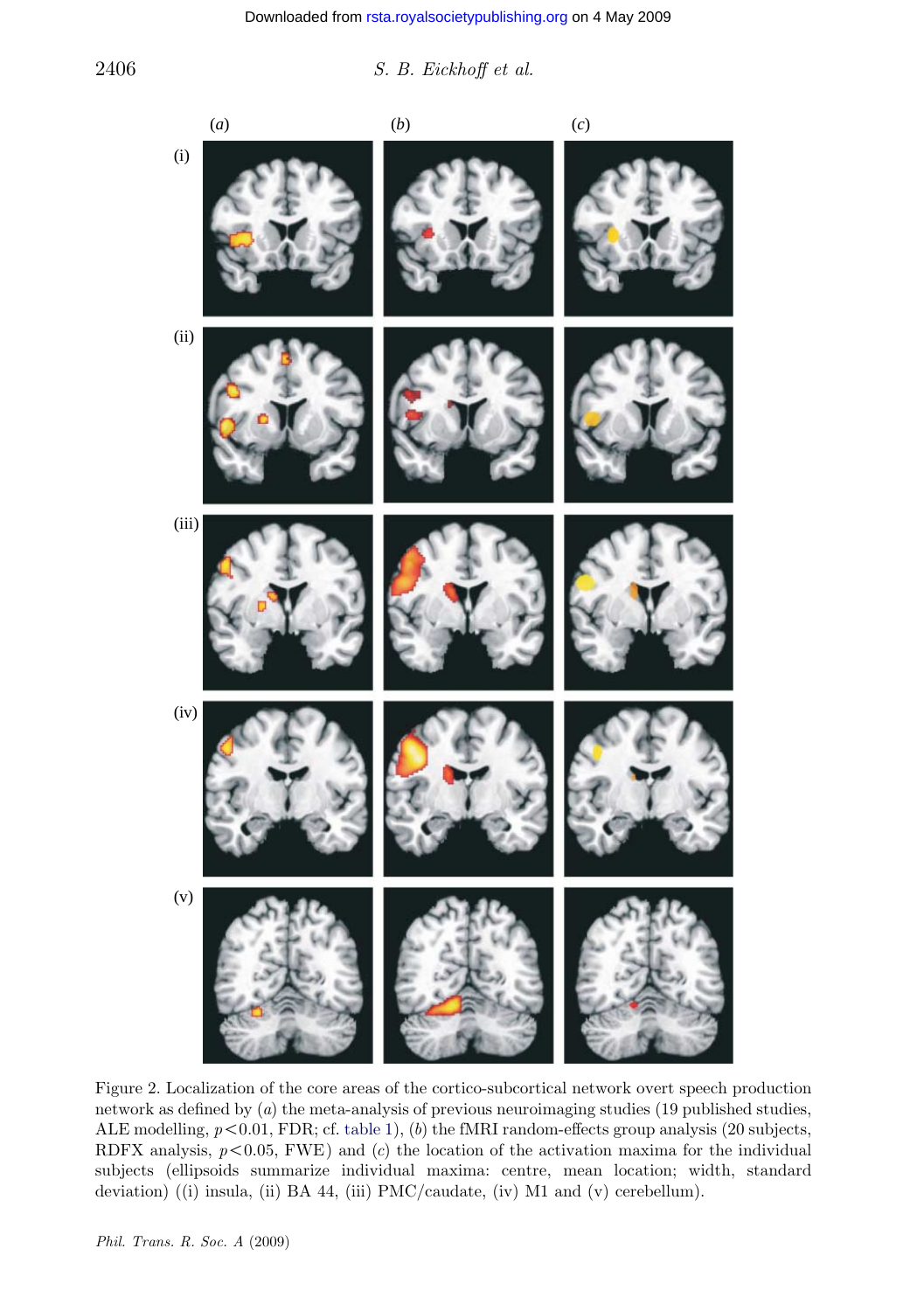#### Effective connectivity of overt speech 2407

Each of the four evaluated models (figure 1) featured tas[k-related](#page-4-0) driving input into BA 44 based on the four experimental conditions, which reflected the activation of this area by the cognitive aspects of speech production (Indefrey & Levelt 2004; Hagoort 2005; Heim et al. 2008). In all models, each of the defined connections was allowed to be modulated by any of the four conditions. The structure of the hypothesized network, however, was varied between the four analysed models, in particular, with respect to the presence or absence of parallel processing at different stages of the output cascade (figure 1). These models are evidently but a sample of all possible configurations. They were selected among all possible ones for further analysis based on theoretical considerations and the current knowledge about the human speech motor system as derived from functional neuroimaging and lesion studies. In particular, the four models analysed here using DCM reflect neurobiological plausible (given previous findings) alternative hypotheses about the architecture of the vocalization network. It should be noted that none of the four assessed models is based on [direct cortico-co](#page-23-0)r[tical connections betwee](#page-20-0)[n the inferior fron](#page-21-0)[tal gyrus](#page-22-0) [and PMC,](#page-22-0) although such connections have been demonstrated in neuroanatomical studies in non-human primates. The homology of the inferior frontal gyrus [and, in particular, Broca's](#page-22-0) r[egion, however, is still a matt](#page-22-0)er of conjecture and corresponding connections have not yet been demonstrated in the human brain. Secondly and more importantly, there is ample evidence implicating the basal ganglia and in particular the insula as key nodes and prerequisites for speech production, which argues against a short-circuiting of information from BA 44 to the PMC (Wise et al. 1999; Bookheimer et al. 2000; Heim et al. 2002; [Kemeny](#page-23-0) et al. 2006). In our analysis we therefore followed this view, which also matches well with current models for the initiation and execution of non-speech movement (Middleton & Strick 2000; Jueptner & Krukenberg 2001), and modelled the insula, the basal ganglia and the cerebellum as intermediates before information reaches the PMC.

- Model 1 is based on the hypothesis that information from the insula reaches the PMC exclusively via two su[bcortical pathways \(Taniwak](#page-22-0)i et al. 2006) involving the caudate nucleus and the cerebellum, respectively. The output of these structures then converges onto the PMC. The latter in turn is the only source of input into the primary motor cortex. In summary, this model hence proposes a serial interaction of cortical areas and an interposed parallel processing in the two subcortical network nodes.
- -*Model 2* is the only model that does not feature the insula as a serial relay between BA 44 and subsequent processing stages. Rather, it reflects a distributed motor preparation (cf. Jueptner & Krukenberg 2001), taking place i[n parallel in the insula, th](#page-22-0)e caudate nucleus and the cerebellum. All of these structures receive input from BA 44 and project onto the PMC. The key difference between the hypothesis reflected by this model and those implemented by the remaining ones hence pertains to the parallel rather than the serial role for the insula in speech production.
- Model 3 describes, in contrast to the previous models, a situation in which the insula, after receiving information from BA 44, projects not only to the two subcortical nodes (caudate nucleus and cerebellum) but also to the PMC (Mesulam & Mufson 1982). All three of these nodes then project directly to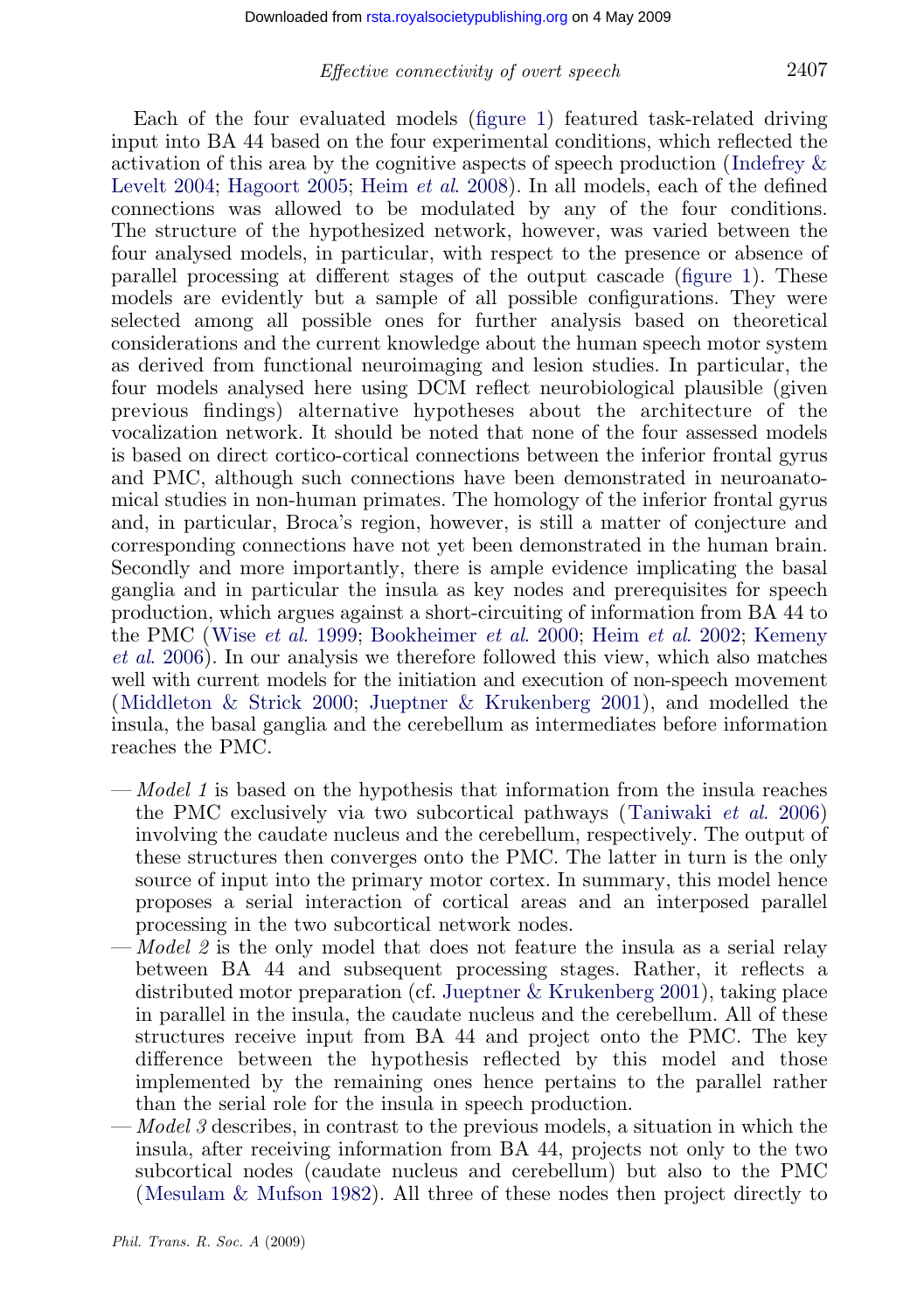## 2408 S. B. Eickhoff et al.

the primary motor cortex. In [contrast to models 1 and](#page-22-0) [2, this view hence doe](#page-23-0)s not hypothesize the PMC as a final relay, which exclusively forwards information into M1. The hypotheses reflected by models 2 and 3 hence reflect two modifications of the view proposed by model 1, postulating that either the insula or PMC works in parallel with the subcortical nodes.

— Model 4, finally, is similar to model 3 but entails one crucial difference. The caudate nucleus and the cerebellum are now assumed to project to the premotor rather than the primary motor cortex. This view hence attributes an integrative role to the PMC (Jueptner & Weiller 1998; Rizzolatti et al. 2002), which is hypothesized to integrate input from the insula, the caudate nucleus and the cerebellum and provides the sole input into M1. From a different point of view, model [4 also reflects a hyp](#page-22-0)othesis similar to that featured in model 1 supplemented by direct input from the insula into the PMC.

#### $(d)$  DCM model selection and parameter inference

In order to compare these competing hypotheses on the organization of the speech motor network represented by the four models, we used Bayesian model selection (BMS; Penny et al[. 2004](#page-23-0)). BMS evaluates the relative posterior probabilities  $p(y|m)$  of observing the data y given a particular model m integrated over the model parameters. Given two models  $i$  and  $j$ , the Bayes factor (BF)  $B_{ii}$  is defined as the ratio  $p(y|m=i)/p(y|m=j)$ . It hence measures how much evidence the experimental data provides in favour of model  $i$  (relative to model  $i$ ). The BFs for the all pairwise comparisons between the four models were calculated for each subject. Since subjects represent independent observations, the average BF (ABF) for each comparison was calculated as the geometric mean of the individual BFs (Stephan 2004) for group inference. ABFs may, however, become skewed by outliers showing very strong evidence in favour of one model. Consequently, we corroborated the obtained results by the positive evidence ratio (PER), which is defined as the number of subjects for which evidence in favour of a particular model was obtained as opposed to the number of subjects showing evidence in favour of the opposing model.

After determining the most appropriate system model using BMS, the posterior estimates of its model parameter (driving inputs, intrinsic connections and modulations) were subjected to further analysis for statistical random-effects inference over the whole sample (20 subjects). In particular, it was examined (i) whether each individual parameter differs significantly from zero (one-sample  $t$ -test), (ii) whether there was a significant difference between the parameters (repeated-measures ANOVA, followed by pairwise comparisons using Tukey's correction), and (iii) whether there was a significant correlation between the modulation of effective connectivity during verbal fluency and speech production rate in each of the four fluency conditions. Importantly, both the behavioural performance (speech production) and the coupling parameters within the modelled speech production network were calculated in a condition-specific manner, not separately for the individual blocks. That is, speech production was assessed by the total number of words uttered by a subject in the 60 trials (6 blocks, each containing 10 trials) for each of the four conditions (semantic, syntactic, phonological and free). Likewise, the coupling parameters of the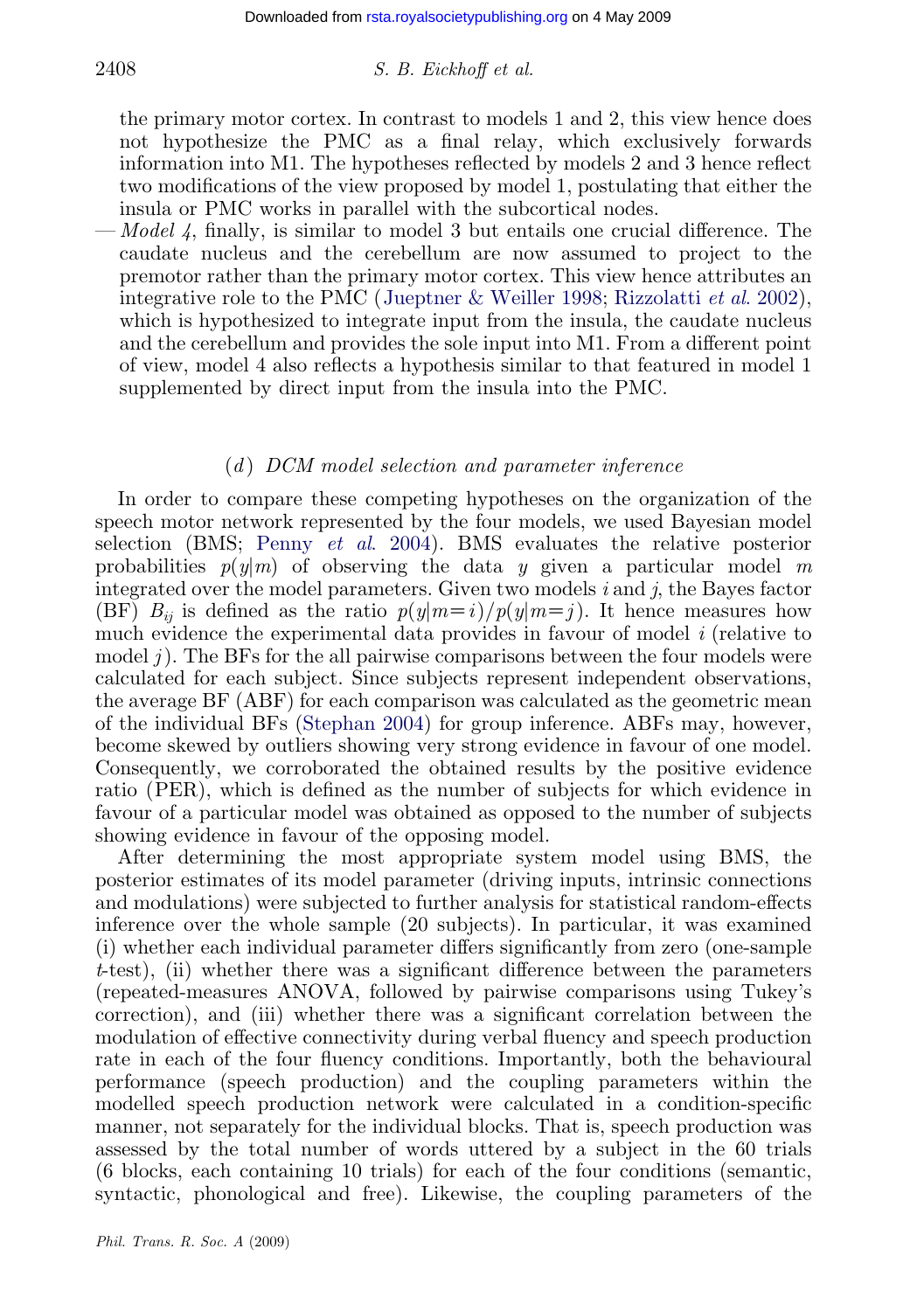### Effective connectivity of overt speech 2409

effective connectivity model were also fitted across all blocks pertaining to a particular fluency condition. The effective connectivity between two regions (four values per subject, calculated across all realizations of a particular condition) and the behavioural measurements (four values per subject, calculated across all realizations of a particular condition) could hence be directly compared with each other.

Evidently, the number of produced words, i.e. the behavioural performance, is determined primarily by the subjects' capability for retrieving rather than uttering the requested words. It should be noted, however, that in the applied connectivity model these cognitive effects are accounted for in the driving input evoking activation in BA 44. The modulations of effective connectivity downstream of BA 44, i.e. in the investigated speech production network, on the other hand, are not related to the strength of this driving input (reflecting successful word retrieval), as those effects would be forwarded linearly. Rather, the respective modulations of intrinsic connectivity depend entirely on the effective connectivity between the involved areas. The analysed correlation between word production rate and modulations of effective connectivity therefore reflects context-dependent differences in downstream coupling independent of cognitive retrieval processes.

## 3. Results

#### $(a)$  $(a)$  The speech motor network

The core areas of the network involved in the production of overt speech were reliably identified in the meta-analysis of published neuroimaging studies, the random-effects group analysis of the fMRI recorded for our verbal fluency paradigm and, importantly, also based on local maxima in the individual fMRI data. When comparing the results of the ALE meta-analysis with the location of significant activation in the current group analysis, a highly similar pattern of regions emerges (figure 2). In particular, both analyses revealed activation in Broca's region in the inferior frontal gyrus (cytoarchitectonically assigned to BA 44, cf. above), the face region of M1 (areas 4a and 4p), the anterior insula and the lateral PMC (BA 6). Furthermore, we found a significant activation in the left cerebellar hemisphere (lobe VI) and the basal ganglia (head of the caudate nucleus). The robust involvement of the aforementioned regions was further corroborated by the locations of the individual activation foci, which clustered tightly around the maxim[a revea](#page-12-0)led by group and meta-analysis. BA 44, insula, caudate, cerebellum, PMC and M1 hence constituted the nodes for all four com[peting sy](#page-4-0)stem models for the effective connectivity underlying overt speech production.

#### $(b)$  Inference on model architecture

In order to identify the most likely architecture of the speech production system, we employed BMS (table 2) on the four alternative models representing different hypotheses about the functional architecture of the vocalization network (figure 1). A consistent support for model 1 was found based on both the ABF and the PER. Model 1 hence represents the most likely network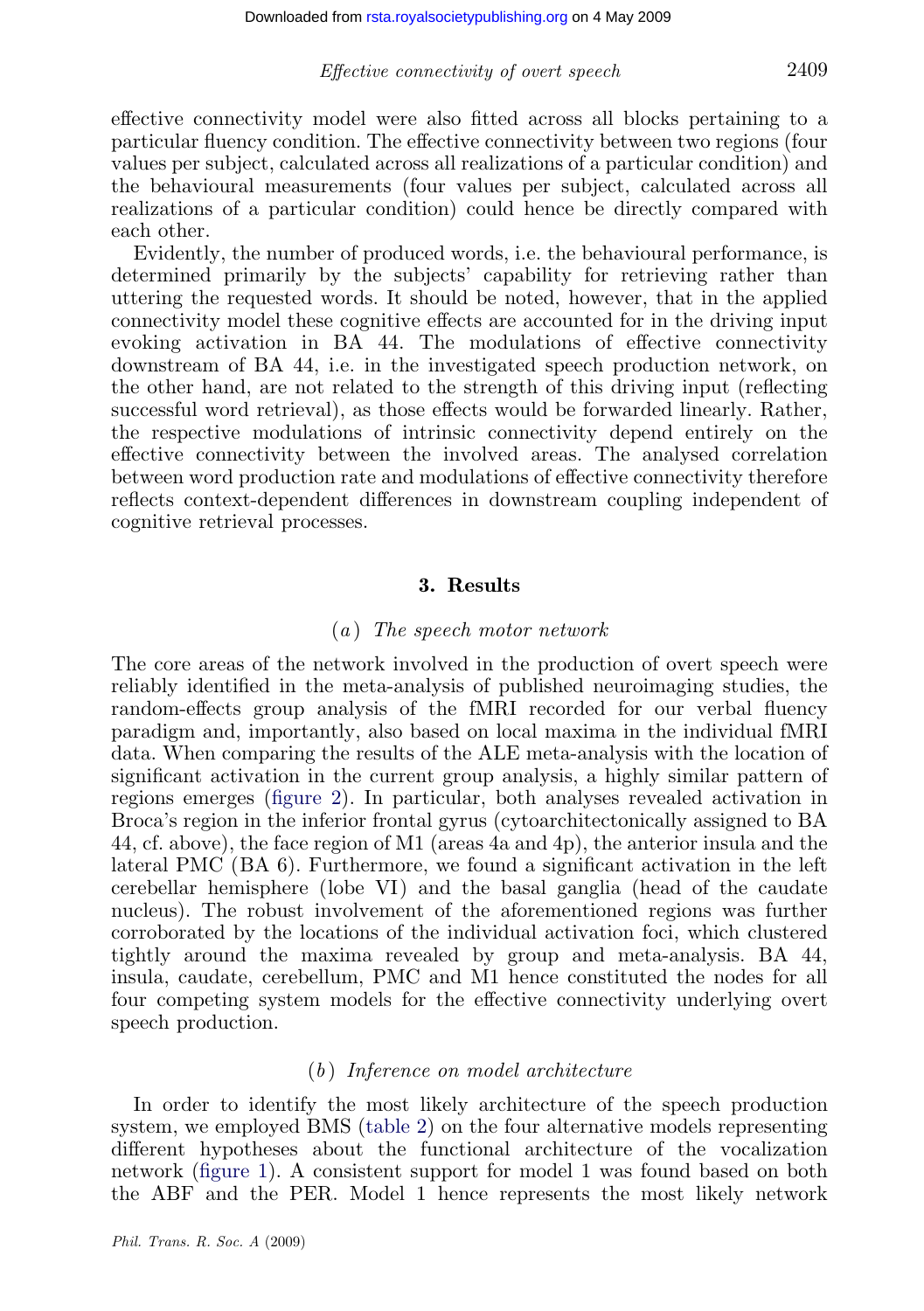| (c) Overview of the coupling parameters obtained from fitting the dynamic causal models to the empirical fMRI data. (The shown values represent the<br>$mean \pm s.d.$ across subjects. |                                                  |                                                     |                                                                       |                                                  |                                          |
|-----------------------------------------------------------------------------------------------------------------------------------------------------------------------------------------|--------------------------------------------------|-----------------------------------------------------|-----------------------------------------------------------------------|--------------------------------------------------|------------------------------------------|
| (a) Bayesian model comparison results                                                                                                                                                   |                                                  |                                                     |                                                                       |                                                  |                                          |
| <b>ABF</b><br>PER                                                                                                                                                                       | 113,372565<br>$1$ versus $2$<br>11:1             | 19:0<br>1005, 67775<br>$1$ versus $3$<br>19:0       | 605,4330648<br>$2$ versus $3$<br>18:1<br>194,488871<br>$1$ versus $4$ | 100,0601845<br>$2$ versus $4$<br>18:2            | 0,20815038<br>$3$ versus $4$<br>3:16     |
| average number of words produced<br>$(b)$ behavioural measurements                                                                                                                      |                                                  |                                                     |                                                                       |                                                  |                                          |
| $48.65 \pm 5.77$<br>semantic                                                                                                                                                            | 42.7±8.07<br>$\it syntactic$                     |                                                     | phonological<br>46.7±7.52                                             | $56.85 \pm 3.6$<br>free                          |                                          |
| (c) coupling parameters                                                                                                                                                                 | driving input into BA 44 by context (condition)  |                                                     |                                                                       |                                                  |                                          |
| $0.56 \pm 0.41$<br>semantic                                                                                                                                                             | $0.61 \pm 0.56$<br>syntactic                     |                                                     | $p$ honological<br>$0.58 \pm 0.44$                                    | $0.52 \pm 0.38$<br>free                          |                                          |
| intrinsic (context-independent) coupling                                                                                                                                                |                                                  |                                                     |                                                                       |                                                  |                                          |
| BA $44 \rightarrow$ insula<br>$0.64 \pm 0.35$                                                                                                                                           | $insula \rightarrow caudate$<br>$0.61 \pm 0.25$  | $insula \rightarrow cerebellum$<br>$0.56 \pm 0.19$  | $caudate \rightarrow PMC$<br>$0.47 \pm 0.23$                          | $cerebellum \rightarrow PMC$<br>$0.46 \pm 0.21$  | $PMC \rightarrow MI$<br>$0.56 \pm 0.17$  |
| modulatory effects of verbal fluency<br>BA $44 \rightarrow$ insula<br>$0.148 \pm 0.10$                                                                                                  | $insula \rightarrow caudate$<br>$0.149 \pm 0.08$ | $insula \rightarrow cerebellum$<br>$0.138 \pm 0.08$ | $caudate \rightarrow PMC$<br>$0.120 \pm 0.07$                         | $cerebellum \rightarrow PMC$<br>$0.117 \pm 0.06$ | $0.139 \pm 0.06$<br>$PMC \rightarrow M1$ |

## <span id="page-12-0"></span>2410  $S. B. Eickhoff et al.$

# Phil. Trans. R. Soc. A (2009)

Table 2. (a) Summary of the ABFs and the PERs for the pairwise model comparison. (b) Behavioural data as recorded during the fMRI experiment.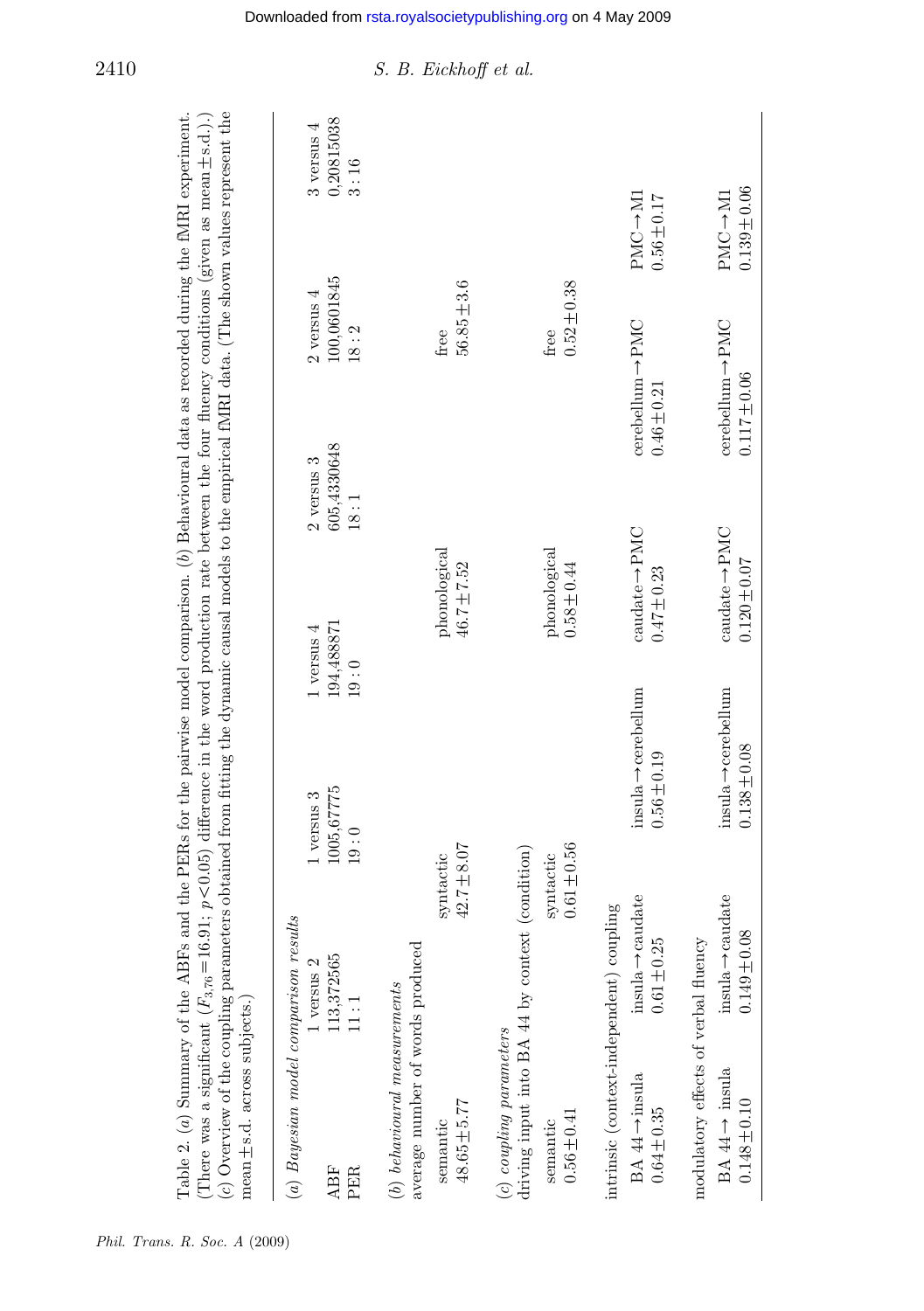#### Effective connectivity of overt speech 2411

architecture given the measured data. This model, which received superior evidence in the pairwise comparison to each competing model, reflects a serial feed-forward from BA 44 to the insula, from which parallel pathways emerge towards the caudate and the cerebellum. Both of these two regions then project to the PMC, which conn[ects to](#page-12-0) the primary motor cortex to produce the final motor output.

#### $(c)$  Analysis of driving inputs and intrinsic coupling

Activation entered the modelled system as driving input into BA 44. The estimated parameters for these direct effects entering BA 44 reflect the result of all cognitive aspects underlying word generation and were significantly greater than zero [for eac](#page-12-0)h of the four fluency conditions (one-sample t-test;  $p < 0.05$ , Bonferroni-corrected, cf. table 2). There was no significant difference between driving input exerted on the system by the four verbal fluency conditions as assessed by a one-way within-subject ANOVA ( $F_{3,57}=0.71$ ;  $p=0.553$ ). The input into the speech production network was therefore u[nrelated](#page-12-0) to the criterion for word generation, underlining the independence between motor and cognitive aspects of speech production. While the analysis of the behavioural recordings showed a significant difference in the number of words produced during each condition (table 2, within-subject ANOVA:  $F_{3,76}$ =16.91; p <0.05), there was no significant correlation between the strength of the driving inputs and the respective production rates ( $p=0.44$ , Pearson's  $r=-0.09$ ).

The intrinsic connection parameters between the network nodes reflect the context-independent degree of inter-areal coupling (table 2). All of them were significantly greater than zero ( $p < 0.05$ , Bonferroni-corrected random-effects analysis). A comparison of the intrinsic coupling parameters obtained for the different connections within our model by a one-way within-subject ANOVA, however, yielded only a non-significant trend towards difference  $(F_{5.95} = 1.98; \ p = 0.08).$ 

### $(d)$  Analysis of context-dependent modulations in coupling

All inter-areal connections showed a significantly positive task-dependent modulation by each of the four verbal fluency conditions ( $p < 0.05$ , Bonferronicorrected random-effects analysis). That is, whenever the subjects had to produce words overtly, each of the (positive) intrinsic connections showed a significantly enhanced coupling, indicative of increased excitatory influences. Differences between the modulation parameters were analysed by a within-subject ANOVA using the factors 'connection', 'task' and (due to the between-condition differences in word production rate) 'number of produced words'. The analysis revealed a significant effect of the factor 'connection'  $(F_{5,431}=2.97, p=0.01)$ , which was driven by a significantly ( $p < 0.05$ , corrected) weaker modulation of the caudate  $\rightarrow$ PMC and insula $\rightarrow$ PMC connections as compared with each of the remaining ones. In other words, although all connections were significantly enhanced when subjects engaged in overt speech production, this enhancement was least pronounced for the projections of the caudate and the cerebellum to the PMC.

Testing for the effects of the continuous factor 'number of produced words' on the coupling parameters showed a significant main effect of production rate  $(F_{1,431}=10.9, p=0.001)$  and a significant interaction between production rate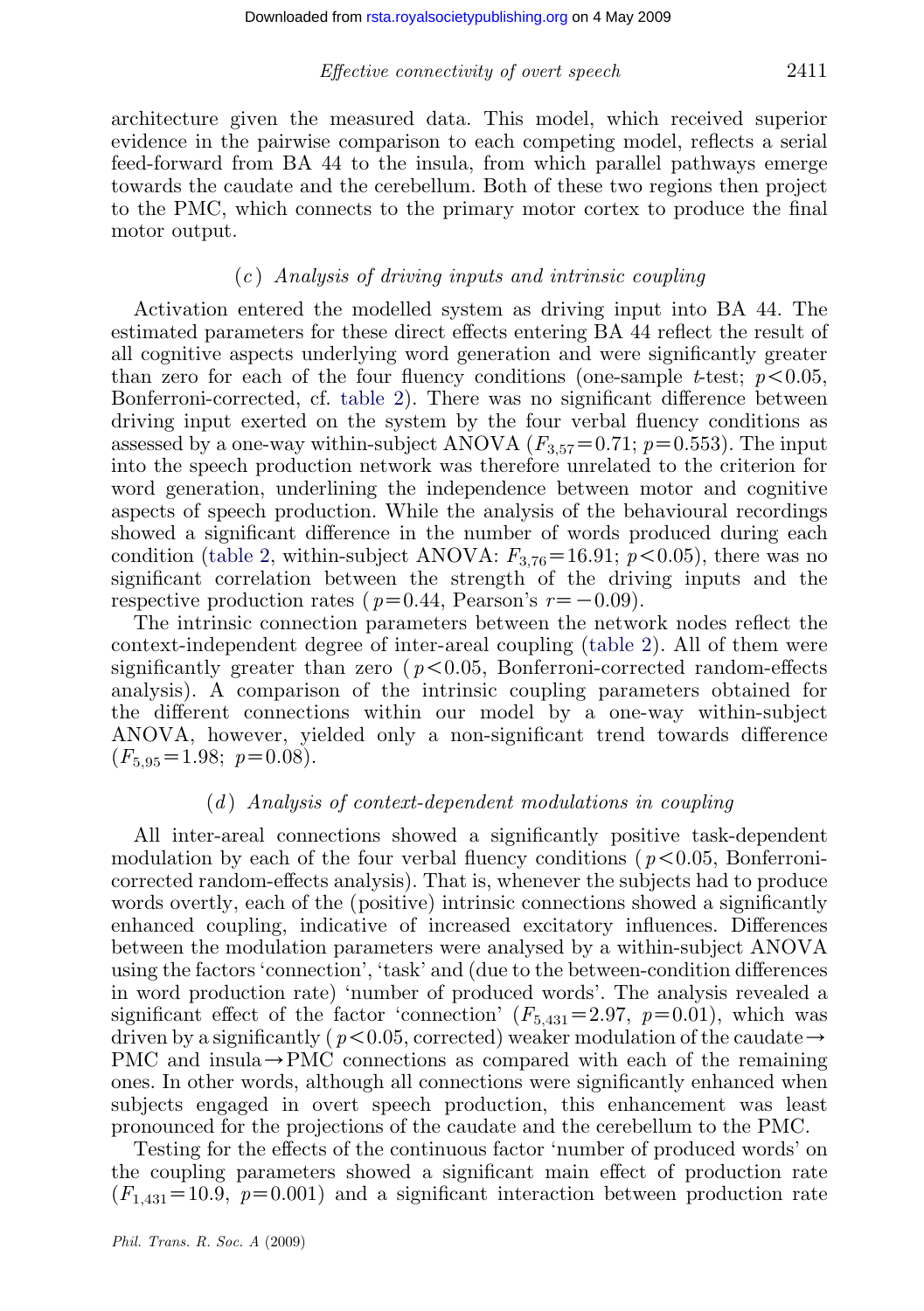

Figure 3. Correlation analysis between the number of produced words (irrespective of task condition) and the effective connectivity between speech motor areas. (a) Demonstrates that the significant main effect of production rate was due to a higher modulation of effective connectivity in those blocks where more words were produced  $(r=0.15, p=0.001)$ . (b) Resolves the significant 'rate  $\times$  connection' interaction: only the coupling parameters for the caudate  $\rightarrow$  PMC, cerebellum  $\rightarrow$  PMC and PMC  $\rightarrow$  M1 connections increased significantly with higher word production rates ((i) BA  $44 \rightarrow$  insula;  $r=-0.07$ ,  $p=0.509$ , (ii) insula $\rightarrow$ caudate;  $r=0.06$ ,  $p=0.590$ , (iii) insula $\rightarrow$ cerebellum;  $r=0.10$ ,  $p=0.378$ , (iv) caudate $\rightarrow$ PMC;  $r=0.39$ ,  $p<0.001$ , (v) cerebellum  $\rightarrow$  PMC;  $r=0.32$ ,  $p=0.003$  and (vi) PMC $\rightarrow$ M1;  $r=0.23$ ,  $p=0.050$ ).

and connection  $(F_{5,431}=10.9, p=0.006)$ . The dependency of the effective connectivity on the speech production rate was hence further investigated by a correlation analysis (figure 3). This procedure demonstrated a significant positive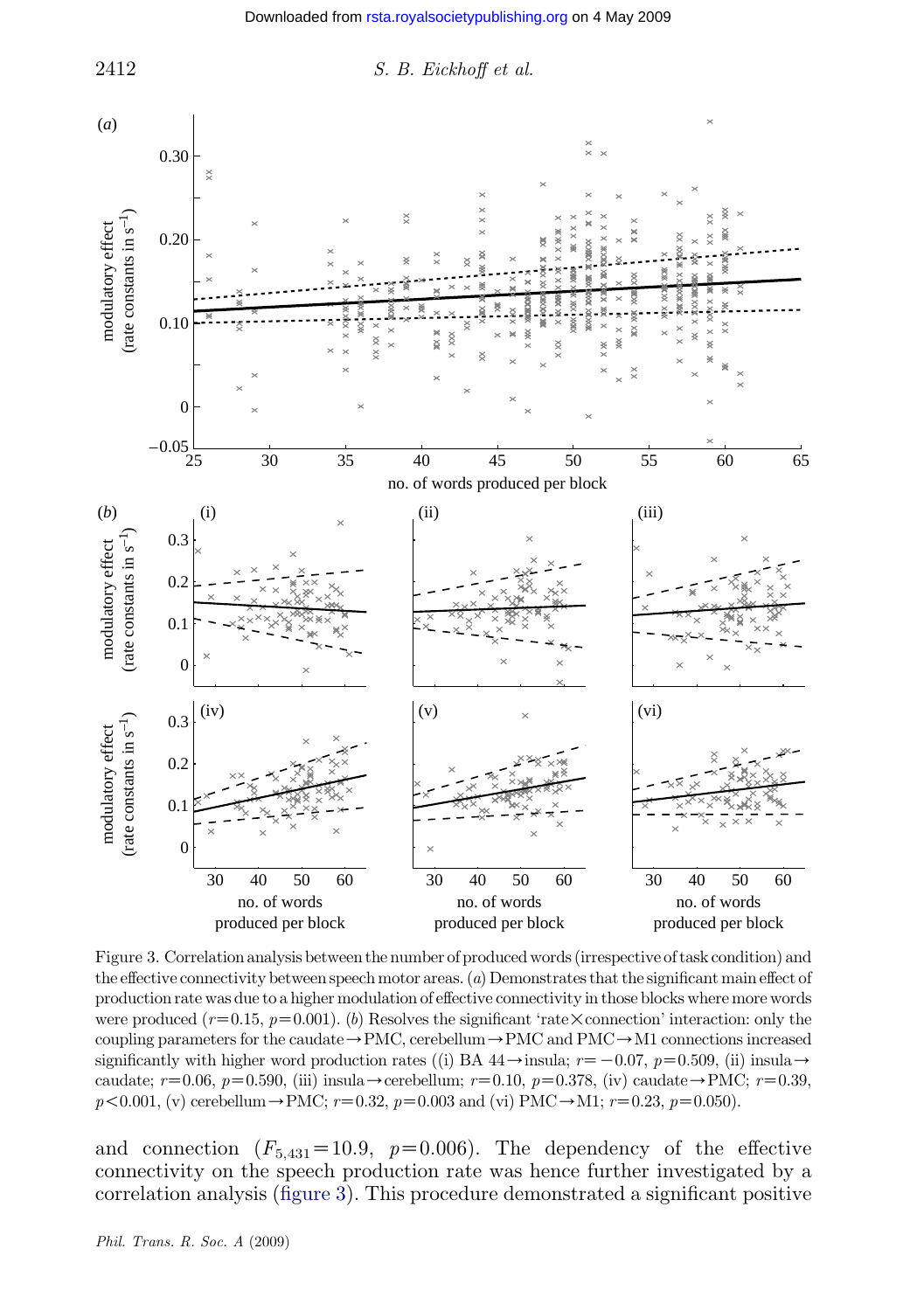Effective connectivity of overt speech 2413

correlation between the modulation of effective connectivity within the speech motor network and the number of produced words when all connections were considered jointly (main effect, figure 3*a*). Resolving the 'rate  $\times$  connection' interaction by separate correlation analyses for each connection revealed that the increase in connectivity from the caudate nucleus and the cerebellum to the PMC was strongly and positively correlated with the number of produced words (figure 3b). The correlation between  $PMC \rightarrow M1$  connectivity and production rate barely reached significance. The coupling between BA 44 and the insula and the efferent projections of the latter to the caudate and the cerebellum, however, did not depend on the number of spoken words.

Finally, there was neither a significant effect of the factor 'task'  $(F_{3,431}=2.14,$  $p=0.095$ ) nor a significant 'task  $\times$  connection' interaction  $(F_{15,431} = 1.06,$  $p=0.392$ ), indicating that different verbal fluency conditions per se did not influence inter-areal coupling.

## 4. Discussion

The human speech production system was identified by a meta-analysis of published functional neuroimaging studies and fMRI data obtained from verbal fluency tasks. Robust activation was demonstrated in a core network consisting of BA 44, anterior insula, caudate nucleus, cerebellum, PMC (BA 6) and M1 (areas 4a and 4p). The functional architecture of this network and the effective connectivity within this system were assessed using DCM. [Bayesia](#page-16-0)n model comparison indicated highest evidence from the measured data for a model that features the insula in a serial position between BA 44 on one side and the cerebellum as well as the basal ganglia on the other. Information from the two latter structures then converges onto the PMC from where it is forwarded to the M1. Parameter inference revealed, that the projections from the insular relay into two parallel loops is primarily task-set driven, while their output into the cortical motor system is strongly dependent on the actual word production rate as recorded during the performance of the fMRI experiment (figure 4).

#### (a ) Methodological considerations: meta-analysis

[Function](#page-20-0)a[l](#page-22-0) [neuroimaging](#page-22-0) [has](#page-22-0) [seve](#page-22-0)ral limitations, which render the informative value of a single fMRI or positron emission tomography study rather ambiguous. For once, t[he sample sizes of neur](#page-23-0)o[imaging experime](#page-22-0)nts are rather small (usually less than 30–40 subjects) as compared with those in other medical and social sciences. Related to the aforementioned issue is the fact that the reliability of neuroimaging data is usually considered not high enough as to definitively conclude the presence or absence of an effect from a single experiment (Feredoes  $\&$ Postle 2007; Raemaekers *et al.* 2007). Most importantly, however, the results of all neuroimaging experiments are dependent on the experimental set-up and their inherent subtraction logic that is only sensitive to differences between conditions (Stark & Squire 2001; Price *et al.* 2005). Consequently, integrating data from several studies in order to identify locations that show a consistent response across experiments (collectively involving hundreds of subjects and numerous variations in experimental design) has become an important tool for assessing functional localization in the brain. The advantage of meta-analyses in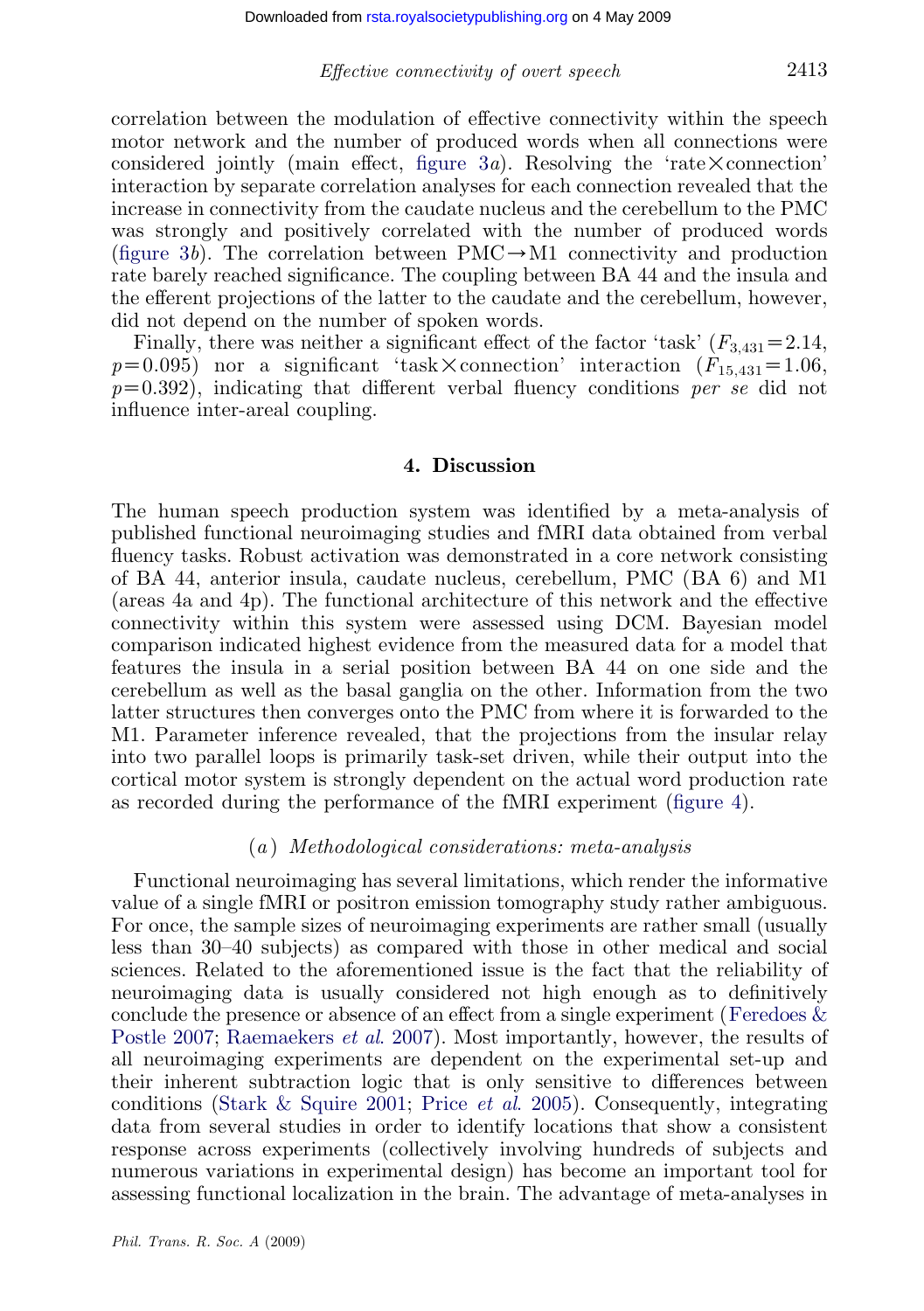<span id="page-16-0"></span>

#### $2414$  S. B. Eickhoff et al.



Figure 4. Summary of the system model for overt speech production described in the present study. The numbers refer to the obtained coupling parameters for the displayed model 1 that received the highest model evidence among the four compared hypotheses (figure 1). Coupling parameters are given as rate constants  $(s^{-1})$ . Red numbers denote the intrinsic, context-independent connectivity, green ones the task-dependent modulations thereof. For those connections that were significantly modulated by production rate, the respective correlation coefficients are shown in blue.

this context is demonstrated by the current summary of tasks involving overt vocalization. In spite of the considerable variability in the applied tasks (ranging from standard verbal fluency tasks to overt reading of unpronounceable letter sequences and repeating piano tones), the performed meta-analysis robustly revealed a core network of brain regions forming the human vocalization network. Pooling the results of a wide variety of functional neuroimaging studies using overt vocalization hence allowed delineation of those areas that are [generically involved](#page-21-0) in producing overt speech independently of th[e](#page-23-0) [experimental](#page-23-0) [set-u](#page-23-0)p and the precise task that has been applied.

## (b ) Methodological considerations: connectivity analysis

DCM is a hypotheses-driven approach to effective connectivity analysis, which treats the brain as a nonlinear deterministic system in which external inputs cause changes in neural activity that in turn lead to changes in the fMRI signal (Friston et al. 2003). This approach explicitly models neuronal activity, which is then linked via a biophysically validated haemodynamic model (Stephan *et al.*) 2004) to the measured blood-oxygenation-level-dependent response. It hence represents a modelling approach that is much closer related to changes in neural dynamics as compared to, for example, correlation- or coherence-based approaches. In particular, these latter techniques suffer from insensitivity to directional and timing information of neural connectivity and are therefore closer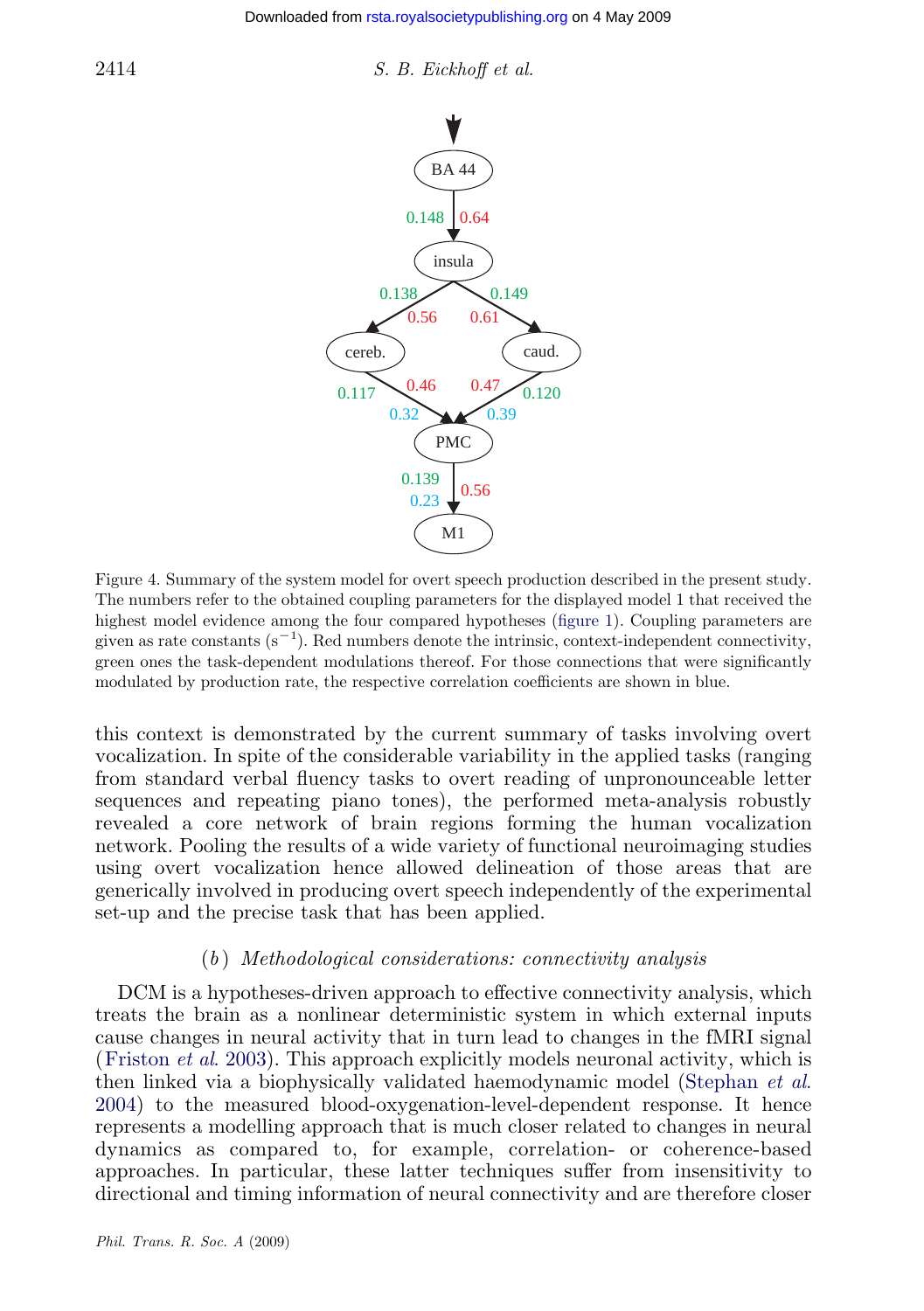### Effective connectivity of overt speech 2415

to the notion of functional (coherence of neural events) as opposed to effective (influence that one neural system exerts over another) connectivity. Moreover, these methods and other techniques of effective connectivity working on the level of observed responses, such as structural equation modelling, assume that interactions are instantaneous and/or that the system is driven by unknown stochastic effects. By contrast, DCM explicitly [involves the mo](#page-22-0)delling of neuronal dynamics driven by known experimental m[anipulation. While th](#page-23-0)e data modality used in the current study (fMRI) has the advantage of a precise anatomical localization of effects and homogeneously reliable assessment of both cortical and subcortical structures, it holds drawbacks against electrophysiological approaches such as electroencephalography and magnetoencephalography. In particular, owing to the slower sampling of the data and the physiological low-pass filter represented by the haemodynamic response function, it cannot reveal the precise timing of interactions (Levelt et al. 1998) or reflect changes in induced as op[posed to evoked r](#page-21-0)esponses (Saarinen et al. 2006). A future combination of fMRI measurements and electrophysiological data, which would combine the strengths of both approaches, should hence foster an advanced understanding of the human speech production network.

## $(c)$  Broca's region/BA 44

BA 44 on the left inferior frontal gyrus serves as the e[ntry point of activatio](#page-21-0)n into the modelled system from which activation is then further propagated to the subsequent network nodes (Friston *et al.* 2003). The driving input in[to BA 44 is](#page-21-0) [modelled as](#page-21-0) a [task-related in](#page-21-0)[put function, i.e. BA](#page-23-0) 44 was assumed to be activated by the four experimental conditions (semantic, phonological, syntactic and free fluency). The presence of an experimental condition was hereby treated as an external cause perturbing the system's intrinsic dynamics. Evidently, however, these inputs are not [direct task-relat](#page-21-0)[ed effects similar t](#page-22-0)o, for example, those acting on the visual cortex duri[ng visual stimula](#page-21-0)tion (Grefkes et al. 2008a). Rather, this driving input reflects net effects that the (here unmodelled) activity in a widespread network of 'cognitive' brain regions has on BA 44 (Indefrey & Levelt 2004; Hagoort 2005; Vigneau *et al.* 2006). The present model is hence based on the view that BA 44 is the final stage of word retrieval, which initiates the actual articulation. Such a view is in turn well in line with the classical concept of Broca's region being the 'expressive speech centre' an[d supported by](#page-20-0) [both fMRI dat](#page-20-0)a (e.g. Heim et al. 2006; Kleber et al. 2007) as well as analyses of brain lesions in aphasic patients (Hillis et al. 2004).

#### $(d)$  Anterior insula

The contribution of t[he insular cortex to overt](#page-20-0) [speech product](#page-21-0)ion may be conceptualized as a relay between more cognitive aspects of language and the preparation of the actual vocalization movements in the motor circuits of the basal ganglia and the cerebellum. As suggested in a review by Ackermann & Riecker (2004), such a relay might serve as a filter necessary for the coordination of the high number of muscles engaged in articulation and phonation. That is, the insula receives the phonetic concept of an intended speech act from Broca's region and translates it into vocal tract motor patterns by filtering and soundto-movement mappings (Ackermann & Riecker 2004; Guenther 2006). This view is also supported by lesion mapping in aphasics, which implied the insula as a key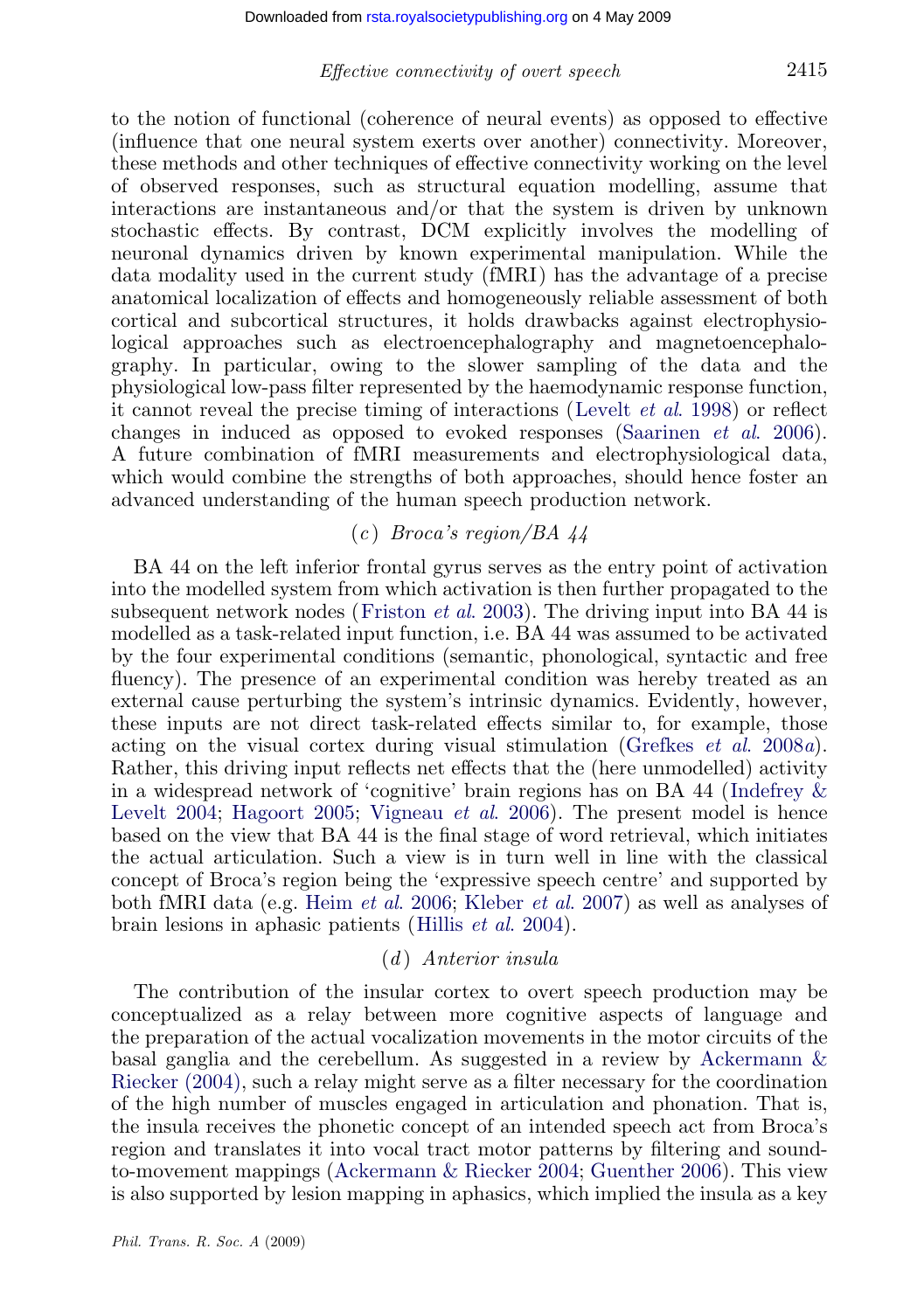## $2416$  S. B. Eickhoff et al.

region for coordinating speech articulation (Dronkers 1996). In addition to such an orchestrating function, it may also be speculated as to whether the prosodic (e.g. affective) modulation of intended words or sentences is taki[ng place at](#page-22-0) [this stage \(Phan](#page-22-0) et al. 2002; [Wildgruber](#page-22-0) et al. 2005; [Koelsch](#page-23-0) et al. 2006; Kleber et al. 2007).

## (e ) Basal ganglia/cerebellum

[The insula forwards the com](#page-22-0)p[uted vocalization](#page-20-0) plans in a parallel fashion to the cerebellum and the basal ganglia, i.e. structures that are well established constituents of cortical-subcortical loops for movement preparation (Jueptner & Krukenberg 2001; Monchi et al. 2006; Taniwaki et al. 2006). Based on neuroanatomical, electrophysiological and functio[nal neuroimag](#page-20-0)i[ng data, the](#page-20-0) [cereb](#page-20-0)ellum and the basal ganglia can be expected to implement the further processing and selection of motor schemes, the incorporation of sensory feedback and the generation of a precise temporal calibration of movement representations (Jueptner & Krukenberg 2001; Booth et al. 2007). The strong modulation of input into the subcortical motor loops by the task, but not by the amount of motor output, as well as reverse pattern of modulations observed for their efferents to the PMC, supports a proposed preparatory role of both routes in speech production. In line with previous results (Bohland 2006; Booth et al. 2007), we hence conclude that selection and initiation of vocalization motor programmes (basal ganglia) as well as the temporal refinement of the discretely prepared sequence into a fluent action (cerebellum) are engaged in parallel in a task-set dependent manner and converge onto the PMC in an output-rate dependent fashion.

## (f) Primary motor and premotor cortices

The basal ganglia and the cerebellu[m both forward their infor](#page-22-0)m[ation to the](#page-22-0) [PMC, which pre](#page-22-0)c[edes M1 in a seria](#page-22-0)[l fashion. The paral](#page-23-0)lel engagement of the subcortical motor loops is thus followed by a sequentially organized common final pathway: the PMC first combines the [processed information abo](#page-22-0)[ut selected](#page-23-0) [movement](#page-23-0) programmes and their temporal sequencing provided by the basal ganglia and the cerebellum, respectively, into a final movement representation. It seems plausible that the integration of information at the level of the PMC involves the precise mapping between the conceptual movement information provided by the preparatory loops (Middleton & Strick 2000; Jueptner & Krukenberg 2001; Monchi *et al.* 2006; Taniwaki *et al.* 2006) and more fine graded muscle representations in M1. That is, the PMC translates intended actions into patterns of specific muscle contractions (Jueptner & Weiller 1998; Rizzolatti et al. 2002). These are then forwarded to M1 for the generation of the final output to lower motor neurons and hence execution. This view is supported by the effective connectivity pattern at the level of PMC/M1. In contrast to the primarily task-set driven input into the subcortical pathways (indicative of a preparatory role), their outputs into the PMC as well as its subsequent coupling with M1 show a significant modulation by word production rate. The information processing at this final hierarchical level is therefore closely related to the amount of movement performance that needs to be controlled by the brain, i.e. motor execution demands.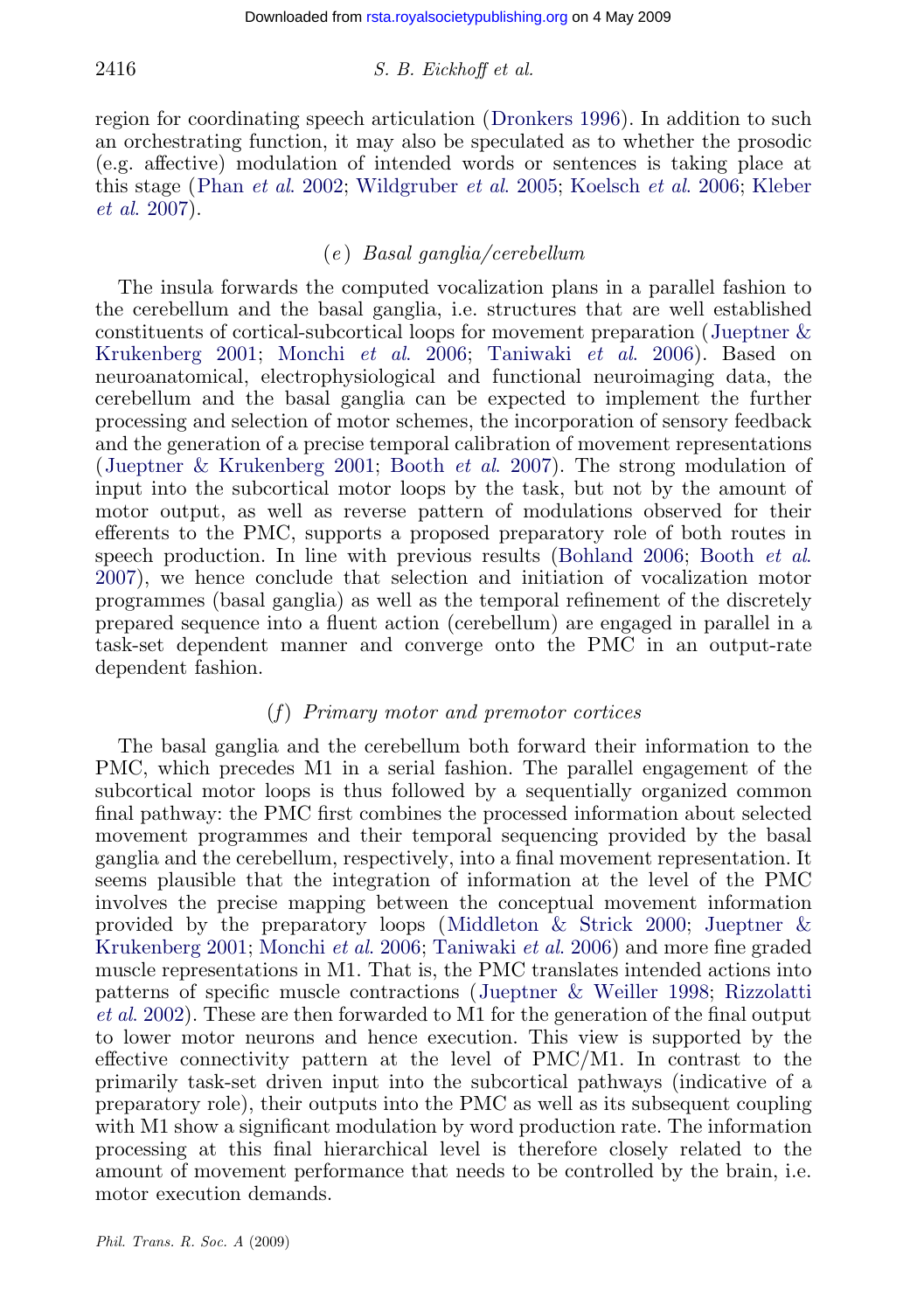#### Effective connectivity of overt speech 2417

## $(a)$  Implications and outlook

Th[e distinction of a](#page-21-0) preparatory and an e[xecutive](#page-22-0) [subsystem](#page-22-0) [within](#page-20-0) [the](#page-20-0) [vocal](#page-20-0)ization network ensuing fro[m their effective con](#page-20-0)n[ectivity pattern dem](#page-21-0)onstrates the potential of system-based modelling of functional integration for the characterization of human brain function. The localization of areas contributing to a particular task is well served by i[nvestigating functional se](#page-23-0)gregation using the contrast approach prevailing in functional neuroimaging. Investigations of effective connectivity, however, may provide additional insight i[nto the nature of](#page-21-0) [the dynamic inter](#page-21-0)actions between these regions (Mechelli *et al.* 2005; Booth *et al.* 2007; Heim et al. 2007), but can also provide mechanistic insight into the pathological impairments thereof (Eickhoff et al[. 2008;](#page-21-0) Grefkes et al. 2008b). In particular, it may be hypothesized that distinct clinical [disturbances](#page-22-0) [of](#page-22-0) [speec](#page-22-0)h production might result from differential impairment of individual components within the network characterized here (Sp[encer & Slocomb 2007\). F](#page-21-0)or example, among neurological speech d[isorders, apraxia of](#page-21-0) speech is distinguished from dysarthria, both at the diagnostic and at the model level (e.g. Georgopoulos & Malandraki 2005). Dysarthria is clinically characterized by an uncoordinated execution of vocalization. The pathology relates to lesions in the basal ga[nglia,](#page-22-0) [cerebellum,](#page-22-0) and premotor and motor cortex (Huber 1997; Jordan & Hillis 2006). Based on our present findings, one can suspect that its pathophysiology relates to an impaired connectivity between the cerebellum and the PMC. Evidence for this notion comes from a mathematical model (Guenther & Ghosh 2003), which has further been elaborated since (Guenther *et al.* 2006). The core features of apraxia of speech, on the other hand, are difficulties in putting together sounds during articulation planning. Earlier research demonstrated that apraxia of speech was related to lesions of the left insula and the basal ganglia (for a review see Ogar et al. 2005). Given our present data, one could therefore hypothesize that in particular, the preparatory components of the speech network, i.e. the projections into the subcortical loops, are impaired in apraxia of speech. Thus, the network model identified in the present study has clinical implications. Most importantly, these implications go beyond previous neuroanatomical findings, which only [correlated lesions in b](#page-21-0)rain structures with clinical syndromes. Here, we provide evidence for the notion that the pathology may result from impaired functional interplay of several components such as insula and basal ganglia, or cerebellum and premotor/motor cortex, in distinct disorders of the speech system. The described network may provide fundamental insight into the neurobiology of these conditions and hence allow a characterization of patients based on their pathophysiology rather than the clinical presentation. Furthermore, it may be useful to constrain computer simulations of impaired speech output (e.g. Guenther et al. 2006).

In addition to investigating the relationships between disturbed interactions and clinical syndromes, further developments of computational models for overt speech may also comprise the extension of the analysed system to cover aspects not included in the initial model. Interesting topics for further studies include in particular the characterization of differential roles of the two parallel subcortical loops by using variations of experimental design. Moreover, additional components such as emotional modulation, auditory feedback processing and executive control mechanisms provided by regions such as the prefrontal cortex and the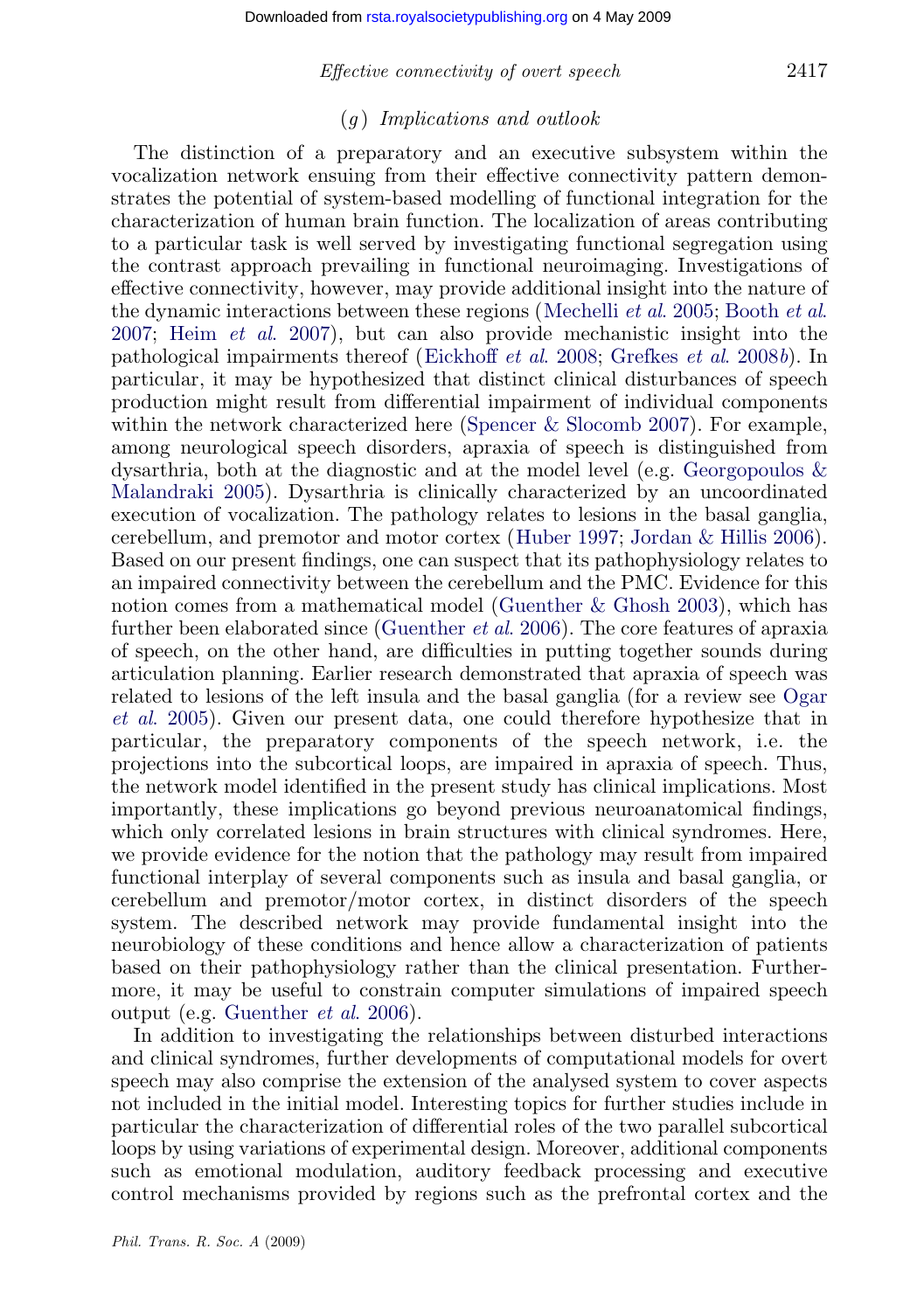## <span id="page-20-0"></span>2418 S. B. Eickhoff et al.

supplementary motor area may also be integrated into the current effective connectivity model of vocalization. Such extensions and modifications would further add to the potential of computational models to enable a mechanistic approach to neurobiology and ultimately a system-based account of both brain function and dysfunction.

This Human Brain Project/Neuroinformatics research was funded by the National Institute of Biomedical Imaging and Bioengineering, the National Institu[te of Neurological Disorders and Stro](http://dx.doi.org/doi:10.1016/S0093-934X(03)00347-X)ke and the National Institute of Mental Health. Further funding was provided by the DFG (KFO-112; to K.Z.), the BMBF (01GW0771; to K.A.), the Human Brain Project (R01-MH074457-01A1; to S.B.E.) and the Helmholz I[nitiative on Systems-Biology \(to K.Z.](http://dx.doi.org/doi:10.1016/j.neuroimage.2003.12.031) and S.B.E.).

#### R[eferences](http://dx.doi.org/doi:10.1016/j.neuroimage.2007.02.037)

- Ac[kermann,](http://dx.doi.org/doi:10.1177/1073858406293182) [H.](http://dx.doi.org/doi:10.1177/1073858406293182) [&](http://dx.doi.org/doi:10.1177/1073858406293182) [Riecker,](http://dx.doi.org/doi:10.1177/1073858406293182) [A.](http://dx.doi.org/doi:10.1177/1073858406293182) [2004](http://dx.doi.org/doi:10.1177/1073858406293182) [T](http://dx.doi.org/doi:10.1177/1073858406293182)he contribution of the insula to motor aspects of speech production: a review and a hypothesis. Brain Lang. 89, 320–328. (doi:10.1016/S0093-934X(03)00347-X)
- Amunts, K. et al[.](http://dx.doi.org/doi:10.1016/j.neuroimage.2006.04.173) [2004](http://dx.doi.org/doi:10.1016/j.neuroimage.2006.04.173) [Analysis](http://dx.doi.org/doi:10.1016/j.neuroimage.2006.04.173) [of](http://dx.doi.org/doi:10.1016/j.neuroimage.2006.04.173) [neural](http://dx.doi.org/doi:10.1016/j.neuroimage.2006.04.173) mechanisms underlying verbal fluency in cytoarchitectonically defined stereotaxic space—the roles of Brodmann areas 44 and 45. Neuroimage 22, 42–56. (doi:10.1016/j.neuroimage.2003.12.031)
- Amunts, K., Schleicher, A. & Zilles, K. 2007 Cytoarchitecture of the cerebral cortex—more than localization. Neuroimage 37, 1061–1065. (doi:10.1016/j.neu[roimage.2007.02.037\)](http://dx.doi.org/doi:10.1016/j.brainres.2006.11.074)
- Bassett, D. S. & Bullmore, E. 2006 Small-world brain networks. Neuroscientist 12, 512–523. (doi:10.1177/1073858406293182)
- Bohland, J. W. 2006 An fMRI investigation of syllable sequence production. Neuroimage 32, 821–841. (doi:10.1016/j.neuroimage.2006.04.173)
- Bookheimer, S. Y., Zeffiro, T. A., [Blaxton,](http://dx.doi.org/doi:10.1002/hbm.1054) [T.](http://dx.doi.org/doi:10.1002/hbm.1054) [A.,](http://dx.doi.org/doi:10.1002/hbm.1054) [Gailla](http://dx.doi.org/doi:10.1002/hbm.1054)rd, P. W. & Theodore, W. H. 2000 Activation of language cortex with automatic speech tasks. Neurology 55, 1151–1157.
- Bo[oth,](http://dx.doi.org/doi:10.1038/384159a0) [J.](http://dx.doi.org/doi:10.1038/384159a0) [R.,](http://dx.doi.org/doi:10.1038/384159a0) [Wood,](http://dx.doi.org/doi:10.1038/384159a0) [L.,](http://dx.doi.org/doi:10.1038/384159a0) Lu, D., Houk, J. C. & Bitan, T. 2007 The role of the basal ganglia and cerebellum in language processing.  $Brain Res. 1133, 136-144.$  (doi:10.1016/j.brainres.2006.11.074)
- Broca, P. 1861 Remarques sur le siège de la faculté du langage articulé, suivies d'une observation d'aphémie (perte de la parole). Bull. Soc. Anat. Paris 6, 330-357.
- de Zubicaray, G. I., Wilson, S. J., McMahon, K. L. & Muthiah, S. 2001 The semantic interference effect in the picture–word paradigm: an event-related fMRI study employing overt responses. Hum. Brain Mapp. 14, 21[8–227.](http://dx.doi.org/doi:10.1016/j.neuroimage.2007.03.060) [\(doi:10.1002/hbm.1054\)](http://dx.doi.org/doi:10.1016/j.neuroimage.2007.03.060)
- Dronkers, N. F. 1996 A new brain region for coordinating speech articulation. Nature 384, 159–161. (doi:10.1038/384159a0)
- Eickhoff, S. B., Stephan, K. E., Mohlber[g,](http://dx.doi.org/doi:10.1016/j.expneurol.2008.03.025) [H.,](http://dx.doi.org/doi:10.1016/j.expneurol.2008.03.025) [Grefkes,](http://dx.doi.org/doi:10.1016/j.expneurol.2008.03.025) [C.,](http://dx.doi.org/doi:10.1016/j.expneurol.2008.03.025) [Fink,](http://dx.doi.org/doi:10.1016/j.expneurol.2008.03.025) [G.](http://dx.doi.org/doi:10.1016/j.expneurol.2008.03.025) [R.,](http://dx.doi.org/doi:10.1016/j.expneurol.2008.03.025) [Am](http://dx.doi.org/doi:10.1016/j.expneurol.2008.03.025)unts, K. & Zilles, K. 2005 A new SPM toolbox for combining probabilistic cytoarchitectonic maps and functional imaging data. Neuroimage 25, 1325–1335. (doi:10.1016/j.neuroimage.2004.12.034)
- Eickhoff, S. B., Paus, T., Caspers, S., Grosbas, M. H., Evans, A. C., Zilles, K. & Am[unts,](http://dx.doi.org/doi:10.1002/hbm.20718) [K.](http://dx.doi.org/doi:10.1002/hbm.20718) [2007](http://dx.doi.org/doi:10.1002/hbm.20718) [Assignment](http://dx.doi.org/doi:10.1002/hbm.20718) of functional activations to probabilistic cytoarchitectonic areas revisited. Neuroimage 36, 511–521. (doi:10.1016/j.neuroimage.2007.03.060)
- Eickhoff, S. B., Dafotakis, M., Grefkes, C., Shah, N. J., Zilles, K. & Piza-Katzer, H. 2008 Central [adaptation following hete](http://dx.doi.org/doi:10.1016/j.neuroimage.2006.12.029)rotopic hand replantation probed by fMRI and effective [connectivity](http://dx.doi.org/doi:10.1016/j.neuroimage.2006.12.029) analysis. Exp. Neurol. 212, 132–144. (doi:10.1016/j.expneurol.2008.03.025)
- Eickhoff, S. B., Laird, A. R., Grefkes, C., Wang, L. E., Zilles, K. & Fox, P. T. In press. Coordinatebased activation likelihood estimation meta-analysis of neuroimaging data: a random-effects approach based on empirical estimates of spatial uncertainty. Hum. Brain Mapp. (doi:10.1002/ hbm.20718)
- Feredoes, E. & Postle, B. R. 2007 Localization of load sensitivity of working memory storage: quantitatively and qualitatively discrepant results yielded by single-subject and groupaveraged approaches to fMRI group analysis. Neuroimage 35, 881–903. (doi:10.1016/ j.neuroimage.2006.12.029)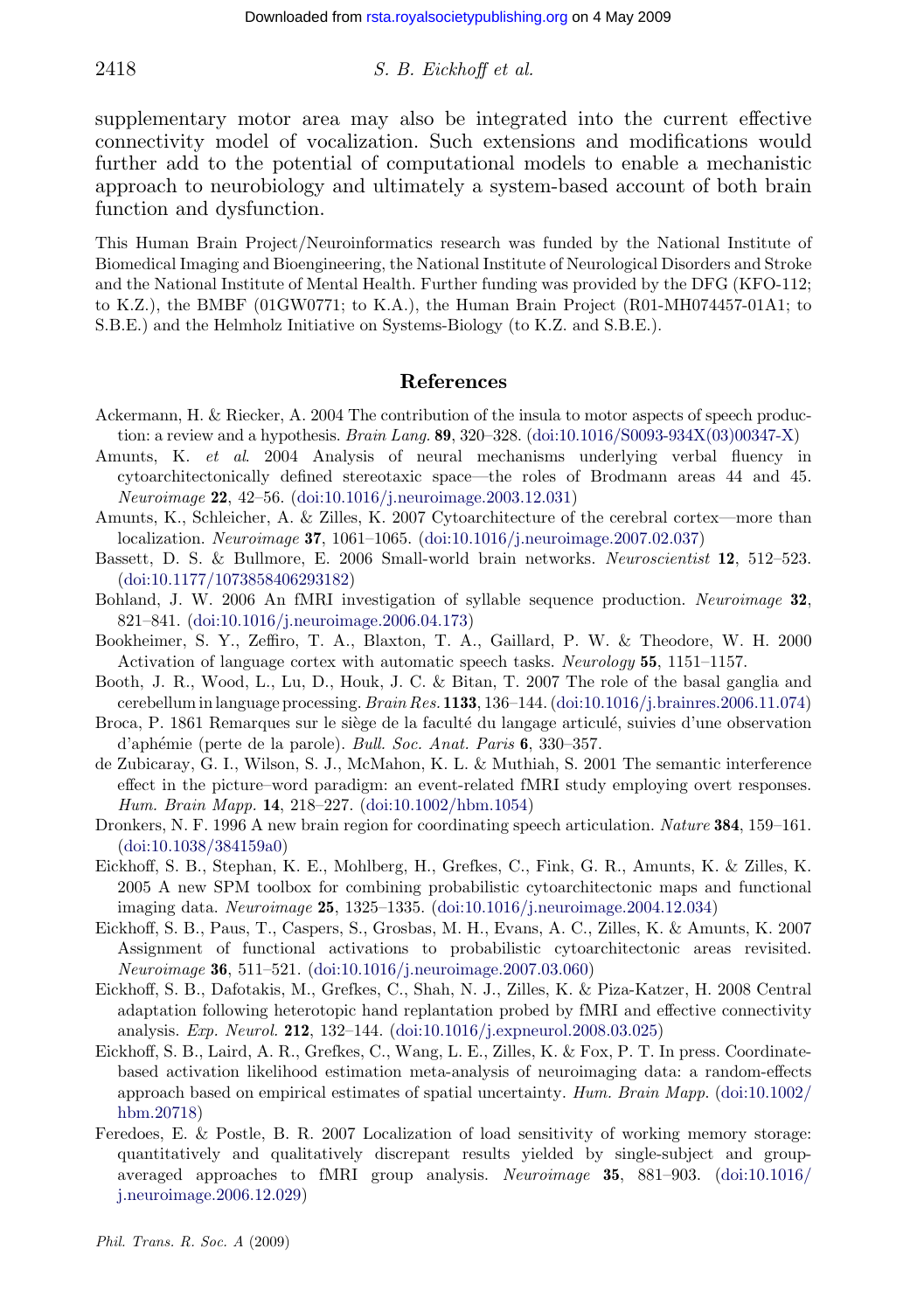- <span id="page-21-0"></span>Friederici, A. D. & Alter, K. 2004 Lateralization of auditory language functions: a dynamic dual pathway model. Brain Lang. 89, 267–276. (doi:10.1016/S0093-934X(03)00351-1)
- Friston, K. 2002a Bey[ond phrenology: what can neuroim](http://dx.doi.org/doi:10.1109/IEMBS.2005.1616954)aging tell us about distributed circuitry? Annu. Rev. Neurosci. 25, 221–250. (doi:10.1146/annurev.neuro.25.112701.142846)
- Friston, K. 2002b Functional integration and inference in the brain. *Prog. Neurobiol.* 68, 113–143. (doi:10.1016/S0301-0082(02)00076-X)
- Friston, K. J., Harrison, L. & Penny, W. 2003 Dynamic causal modelling. Neuroimage 19, 1273–1302. (doi:10.1016/S1053-8119(03)00202-7)
- Georgopoulos, V. C. & Malandraki, G[. A. 2005 A fuzzy cog](http://dx.doi.org/doi:10.1002/ana.21228)nitive map hierarchical model for differential diagnosis of dysarthrias and apraxia of speech. Conf. Proc. IEEE Eng. Med. Biol. Soc. 3, 2409–2412. (doi:10.1109/IE[MBS.2005.1616954\)](http://dx.doi.org/doi:10.1016/j.jcomdis.2006.06.013)
- Grefkes, C., Eickhoff, S. B., Nowak, D. A., Dafotakis, M. & Fink, G. R. 2008a Dynamic intra- and interhemispheric interactions during unilateral and bilateral hand movements assessed with fMRI and DCM. Neuroimage 41, 1382–1394. (doi:10.1016/j.neuroimage.2008.03.048)
- Grefkes, C., Nowak, D. A., Eickhoff, S. B., Dafotakis, M., Kust, J., Karbe, H. [& Fink, G. R. 2008](http://dx.doi.org/doi:10.1016/j.bandl.2005.06.001)b [Cortical con](http://dx.doi.org/doi:10.1016/j.bandl.2005.06.001)nectivity after subcortical stroke assessed with functional magnetic resonance imaging. Ann. Neurol. 63, 236–246. (doi:10.1002/ana.21228)
- Gu[enther, F. H. 2006 Cortical](http://dx.doi.org/doi:10.1016/j.tics.2005.07.004) interactions underlying the production of speech sounds. J. Commun. Disord. 39, 350–365. (doi:10.1016/j.jcomdis.2006.06.013)
- Guenther, F. H. & Ghosh, S. S. 2003 A model of cortical and cerebellar function in speech. Proc. 15th Int. Congress of Phonetic Sciences, Barcelona, Spain[, pp. 169–173.](http://dx.doi.org/doi:10.1016/S0304-3940(02)00494-9)
- Guenther, F. H., Ghosh, S. S. & Tourville, J. A. 2006 Neural modeling and imaging of the cortical interactions underlying syllable production. Brain Lang. 96, 280–301. (doi:10.1016/j.bandl. [2005.06.001\)](http://dx.doi.org/doi:10.1097/00001756-200604240-00005)
- Hagoort, P. 2005 On Broca, brain, and binding: a new framework. Trends Coqn. Sci. 9, 416–423. (doi:10.1016/j.tics.2005.07.004)
- Heim, S., Opitz, B. & Friederici, A. D. 2002 Broca's area in the human brain is in[volved in the](http://dx.doi.org/doi:10.1002/hbm.20512) [selection of](http://dx.doi.org/doi:10.1002/hbm.20512) grammatical gender for language production: evidence from event-related functional magnetic resonance imaging. Neurosci. Lett. **328**, 101-104. (doi:10.1016/S0304-3940(02)00494-9)
- Heim, S., Amunts, K., Mohlberg, H., Wilms, M. & Friederici, A. D. 2006 [Head motion during overt](http://dx.doi.org/doi:10.1016/j.neuroimage.2008.01.009) [language pr](http://dx.doi.org/doi:10.1016/j.neuroimage.2008.01.009)oduction in functional magnetic resonance imaging. Neuroreport 17, 579–582. (doi:10.1097/00001756-200604240-00005)
- Heim, S., Ei[ckhoff, S. B., Ischebec](http://dx.doi.org/doi:10.1038/nrn2113)k, A. K., Friederici, A. D., Stephan, K. E. & Amunts, K. 2007 Effective connectivity of the left BA 44, BA 45, and inferior temporal gyrus during lexical and phonological decisions identified with DCM. Hum. Brain Mapp. 30, 392-402. (doi:10.1002) hbm.20512)
- Heim, S., Eickhoff, S. B. & Amunts, K. 2008 Specialisation in Broca's region for semantic, phonological, and syntactic fluency? Neuroimage 40, 1362–1368. (doi:10.1016/j.neuroimage. 2008.01.009)
- Hic[kok, G. & Poeppel, D. 2007 The corti](http://dx.doi.org/doi:10.1016/S0028-3932(03)00125-8)cal organization of speech processing. Nat. Rev. Neurosci. 8, 393–402. (doi:10.1038/nrn2113)
- Hillis, A. E., Work, M., Barker, P. B., Jacobs, M. A., Breese, E. L. & Maurer, K. 2004 Re-examining the brain regions crucial for orchestrating speech articulation. Brain 127, 1479–1487. (doi:10.1093/brain/awh17[2\)](http://dx.doi.org/doi:10.1016/j.cognition.2002.06.001)
- Horwitz, B., Amunts, K., Bhattacharyya, R., Patkin, D., Jeffries, K., Zilles, K. & Braun, A. R. 2003 Activation of Broca's area during the production of spoken and signed language: a combined cytoarchitectonic mapping and PET analysis. Neuropsychologia 41, 1868–1876. (doi:10.1016/S0028-3932(03)00125-8)
- Huber, W. 1997 Dysarthrie. In Klinische neurophysiologie (eds W. Hartje & K. Poeck), pp. 144–168. Stuttgart, Germany: Thieme.
- Indefrey, P. & Levelt, W. J. 2004 The spatial and temporal signatures of word production components. Cognition 92, 101–144. (doi:10.1016/j.cognition.2002.06.001)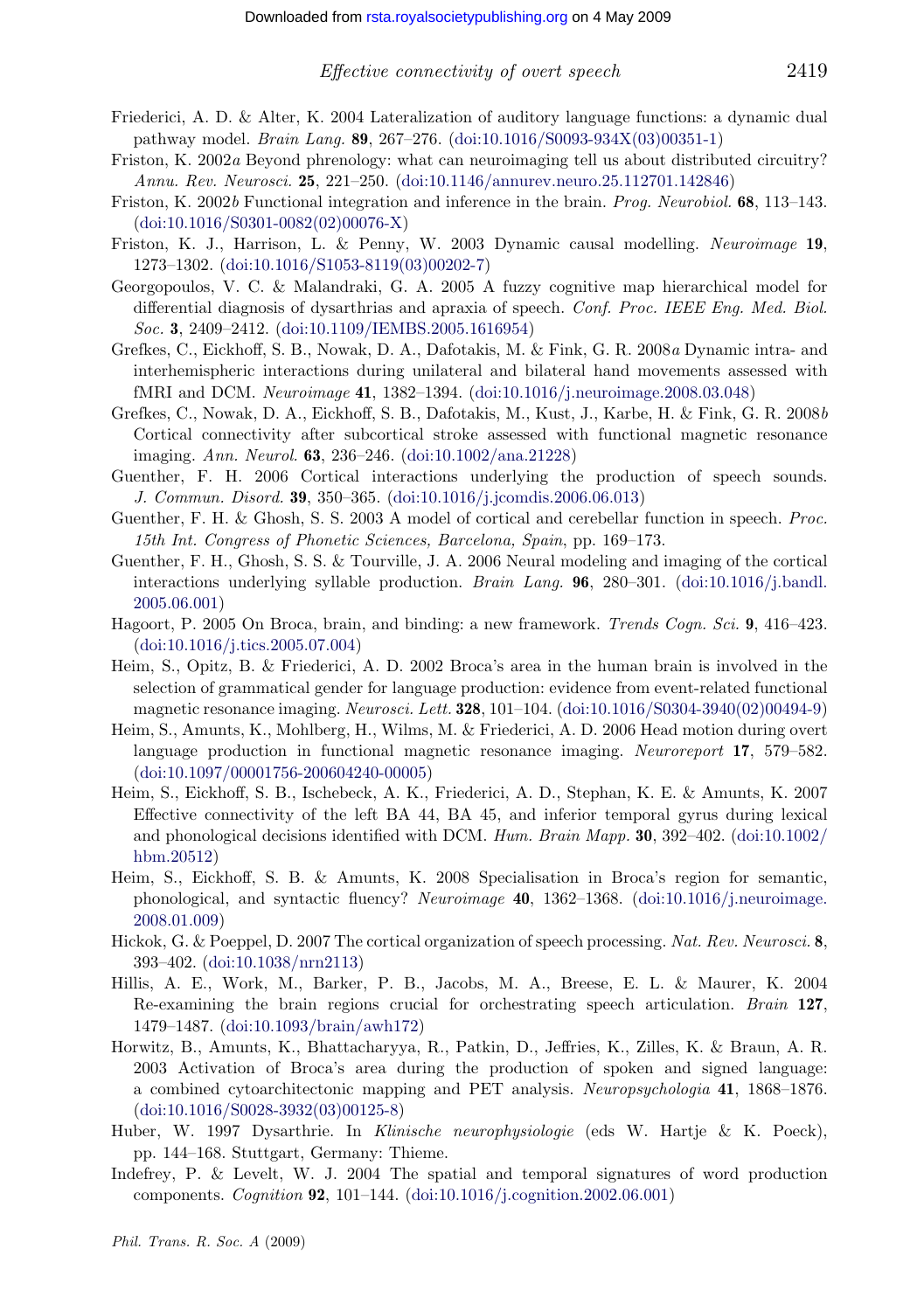## <span id="page-22-0"></span> $2420$  S. B. Eickhoff et al.

- Indefrey, P., Brown, C. M., Hellwig, F., Amunts, K., Herzog, H., Seitz, R. J. & Hagoort, P. 2001 [A](http://dx.doi.org/doi:10.1093/brain/121.8.1437) [neural](http://dx.doi.org/doi:10.1093/brain/121.8.1437) [correlate](http://dx.doi.org/doi:10.1093/brain/121.8.1437) [of](http://dx.doi.org/doi:10.1093/brain/121.8.1437) [syntactic](http://dx.doi.org/doi:10.1093/brain/121.8.1437) encoding during speech production. Proc. Natl Acad. Sci. USA 98, 5933–5936. (doi:10.1073/pnas.101118098)
- Jordan, L. C. & Hillis, A. E. 2006 Disorders of speech and language: aphasia, apraxia and dysarthria. Curr. Opin. Neurol. 19[,](http://dx.doi.org/doi:10.1093/cercor/bhj006) [580–585.](http://dx.doi.org/doi:10.1093/cercor/bhj006) [\(doi:10.10](http://dx.doi.org/doi:10.1093/cercor/bhj006)97/WCO.0b013e3280109260)
- Jueptner, M. & Krukenberg, M. 2001 Motor [system: cortex, basal ganglia, and](http://dx.doi.org/doi:10.1016/j.neuroimage.2007.02.053) cerebellum. Neuroimaging Clin. North Am. 11, 203–219.
- Jueptner, M. & Weiller, C. 1998 A review of differences between basal ganglia and cerebellar control of movements as revealed by functional imaging studies. Brain 121[\(Pt](http://dx.doi.org/doi:10.1002/hbm.20180) [8\),](http://dx.doi.org/doi:10.1002/hbm.20180) [14](http://dx.doi.org/doi:10.1002/hbm.20180)37–1449. (doi:10.1093/brain/121.8.1437)
- Kemeny, S., Xu, J., Park, G. H., Hosey, L. A., Wettig, C. M. & Braun, A. R. 2006 Temporal dissociation of early lexical access and articulation using a delayed na[ming](http://dx.doi.org/doi:10.1002/hbm.20136) [task:](http://dx.doi.org/doi:10.1002/hbm.20136) [an](http://dx.doi.org/doi:10.1002/hbm.20136) [fMRI](http://dx.doi.org/doi:10.1002/hbm.20136) [study](http://dx.doi.org/doi:10.1002/hbm.20136). Cereb. Cortex 16, 587–595. (doi:10.1093/cercor/bhj006)
- Kleber, B., Birbaumer, N., Veit, R., Trevorrow, T. [&](http://dx.doi.org/doi:10.1162/089892998562960) [Lotze,](http://dx.doi.org/doi:10.1162/089892998562960) [M.](http://dx.doi.org/doi:10.1162/089892998562960) [2007](http://dx.doi.org/doi:10.1162/089892998562960) [Overt](http://dx.doi.org/doi:10.1162/089892998562960) [and](http://dx.doi.org/doi:10.1162/089892998562960) [im](http://dx.doi.org/doi:10.1162/089892998562960)agined singing of an Italian aria. Neuroimage 36, 889–900. (doi:10.1016/j.neuroimage.2007.02.053)
- Koelsch, S., Fritz, T., Cramon, D. Y., Muller, K. & Friederici, A. D. 2006 Investigating emotion with music: an fMRI study. Hum. Brain Mapp. 27, 239–250. (doi:10.1002/hbm.20180)
- Laird, A. R., Fox, P. M., Price, C. J., Glahn, D. C., Uecker, [A.](http://dx.doi.org/doi:10.1016/S1053-8119(03)00095-8) [M.,](http://dx.doi.org/doi:10.1016/S1053-8119(03)00095-8) [Lancaster,](http://dx.doi.org/doi:10.1016/S1053-8119(03)00095-8) [J.](http://dx.doi.org/doi:10.1016/S1053-8119(03)00095-8) [L.,](http://dx.doi.org/doi:10.1016/S1053-8119(03)00095-8) [Turkeltaub](http://dx.doi.org/doi:10.1016/S1053-8119(03)00095-8), P. E., Kochunov, P. & Fox, P. T. 2005 ALE meta-analysis: controlling the false discovery rate and performing statistical contrasts. Hum. Brain Mapp. 25, 155–164. (doi:10.1002/hbm.20136)
- Levelt, W. J., Praamstra, P., Meyer, A. S., Heleni[us,](http://dx.doi.org/doi:10.1162/089892905774589190) [P.](http://dx.doi.org/doi:10.1162/089892905774589190) [&](http://dx.doi.org/doi:10.1162/089892905774589190) [Salmelin,](http://dx.doi.org/doi:10.1162/089892905774589190) [R.](http://dx.doi.org/doi:10.1162/089892905774589190) [1998](http://dx.doi.org/doi:10.1162/089892905774589190) [An](http://dx.doi.org/doi:10.1162/089892905774589190) [M](http://dx.doi.org/doi:10.1162/089892905774589190)EG study of picture naming. J. Cogn. Neurosci. 10, 553–567. (doi:10.11[62/089892998562960\)](http://dx.doi.org/doi:10.1002/cne.902120104)
- Lichtheim, L. 1885 On aphasia. Brain 7, 433–484.
- Manjaly, Z. M., Marshall, J. C., Stephan, K. E., Gurd, J. M., Zilles, K. & Fink, G. R. 2003 In search of the hidden: an fMRI study with implic[ations](http://dx.doi.org/doi:10.1016/S0165-0173(99)00040-5) [for](http://dx.doi.org/doi:10.1016/S0165-0173(99)00040-5) [the](http://dx.doi.org/doi:10.1016/S0165-0173(99)00040-5) [study](http://dx.doi.org/doi:10.1016/S0165-0173(99)00040-5) [of](http://dx.doi.org/doi:10.1016/S0165-0173(99)00040-5) [patients](http://dx.doi.org/doi:10.1016/S0165-0173(99)00040-5) [with](http://dx.doi.org/doi:10.1016/S0165-0173(99)00040-5) autism and with acquired brain injury. Neuroimage 19, 674–683. (doi:10.1016/S1053-8119(03)00095-8)
- Mechelli, A., Crinion, J. T., Long, S., Friston, K. J., Lambon Ralph, M. A., P[atterson,](http://dx.doi.org/doi:10.1002/ana.20742) [K.,](http://dx.doi.org/doi:10.1002/ana.20742) [McClellan](http://dx.doi.org/doi:10.1002/ana.20742)d, J. L. & Price, C. J. 2005 Dissociating reading processes on the basis of neuronal interactions. J. Cogn. Neurosci. 17, 1753–1765. (doi:10.1162/089892905774589190)
- Mesulam, M. M. & Mufson, E. J. 1982 Insula of the old world monkey. III: efferent cortical output and comments on function. J. C[omp.](http://dx.doi.org/doi:10.1152/jn.00637.2004) [Neurol.](http://dx.doi.org/doi:10.1152/jn.00637.2004) 212, 38–52. (doi:10.1002/cne.902120104)
- Middleton, F. A. & Strick, P. L. 2000 Basal ganglia and cerebellar loops: motor and cognitive circuits. Brain Res. Brain Res. Rev. 31[,](http://dx.doi.org/doi:10.1080/13554790500263529) [236–250.](http://dx.doi.org/doi:10.1080/13554790500263529) [\(doi:10.1016/S0165-0](http://dx.doi.org/doi:10.1080/13554790500263529)173(99)00040-5)
- Monchi, O., Petrides, M., Strafella, A. P., Worsley, K. J. & Doyon, J. 2006 Functional role of the basal ganglia in the planning [and](http://dx.doi.org/doi:10.1016/0028-3932(71)90067-4) [execution](http://dx.doi.org/doi:10.1016/0028-3932(71)90067-4) [of](http://dx.doi.org/doi:10.1016/0028-3932(71)90067-4) [actions.](http://dx.doi.org/doi:10.1016/0028-3932(71)90067-4) Ann. Neurol. **59**,  $257-264$ . (doi:10.1002/ ana.20742)
- Naito, E., Roland, P. E., Grefkes, C., [Choi,](http://dx.doi.org/doi:10.1016/j.neuroimage.2004.03.026) [H.](http://dx.doi.org/doi:10.1016/j.neuroimage.2004.03.026) [J.,](http://dx.doi.org/doi:10.1016/j.neuroimage.2004.03.026) [Eickhoff,](http://dx.doi.org/doi:10.1016/j.neuroimage.2004.03.026) [S.,](http://dx.doi.org/doi:10.1016/j.neuroimage.2004.03.026) [Geyer,](http://dx.doi.org/doi:10.1016/j.neuroimage.2004.03.026) [S.,](http://dx.doi.org/doi:10.1016/j.neuroimage.2004.03.026) [Zi](http://dx.doi.org/doi:10.1016/j.neuroimage.2004.03.026)lles, K. & Ehrsson, H. H. 2005 Dominance of the right hemisphere and role of area 2 in human kinesthesia. J. Neurophysiol. 93, 1020–1034. (doi:10.1152/jn.00637.2004)
- Og[ar,](http://dx.doi.org/doi:10.1006/nimg.2002.1087) [J.,](http://dx.doi.org/doi:10.1006/nimg.2002.1087) [Slama,](http://dx.doi.org/doi:10.1006/nimg.2002.1087) [H.,](http://dx.doi.org/doi:10.1006/nimg.2002.1087) [Dronkers,](http://dx.doi.org/doi:10.1006/nimg.2002.1087) N., Amici, S. & Gorno-Tempini, M. L. 2005 Apraxia of speech: an overview. Neurocase 11, 427–432. (doi:10.1080/13554790500263529)
- Oldfield, R. C. 1971 The assessment and analysis of han[dedness:](http://dx.doi.org/doi:10.1002/hbm.20132) [the](http://dx.doi.org/doi:10.1002/hbm.20132) [Edinburg](http://dx.doi.org/doi:10.1002/hbm.20132)h inventory. Neuropsychologia 9, 97–113. (doi:10.1016/0028-3932(71)90067-4)
- Penny, W. D., Stephan, K. E., Mechelli, A. & Friston, K. J. 2004 Comparing dynamic causal models. Neuroimage 22[,](http://dx.doi.org/doi:10.1016/j.neuroimage.2007.03.061) [1157–1172.](http://dx.doi.org/doi:10.1016/j.neuroimage.2007.03.061) [\(doi:10.1016](http://dx.doi.org/doi:10.1016/j.neuroimage.2007.03.061)/j.neuroimage.2004.03.026)
- Phan, K. L., Wager, T., Taylor, S. F. & Liberzon, I. 2002 Functional neuroanatomy of emotion: a meta-analysis of emotion activation studies in PET and fMRI. Neuroimage 16, 331–348. (doi:10.1006/nimg.2002.1087)
- Price, C. J., Devlin, J. T., Moore, C. J., Morton, C. & Laird, A. R. 2005 Meta-analyses of object naming: effect of baseline. Hum. Brain Mapp. 25, 70–82. (doi:10.1002/hbm.20132)
- Raemaekers, M., Vink, M., Zandbelt, B., van Wezel, R. J., Kahn, R. S. & Ramsey, N. F. 2007 Test–retest reliability of fMRI activation during prosaccades and antisaccades. Neuroimage 36, 532–542. (doi:10.1016/j.neuroimage.2007.03.061)